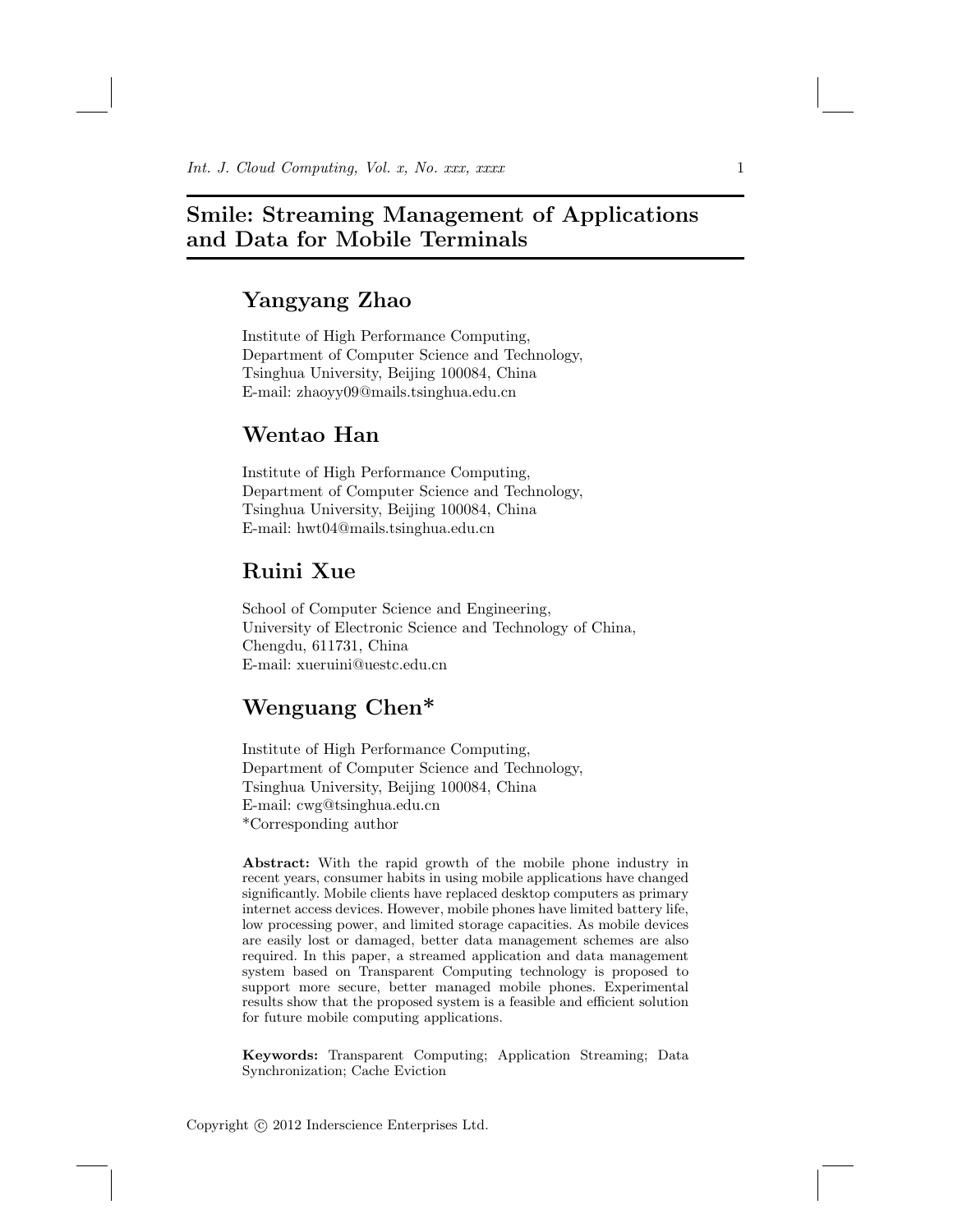Reference to this paper should be made as follows: Zhao Y., Han W., Xue R. and Chen W. (xxxx) 'Smile: Streaming Management of Applications and Data for Mobile Terminals', Int. J. Cloud Computing, Vol. x, No. x, pp.xxx–xxx.

Biographical notes: Yangyang Zhao received his bachelor in computer science and technology in 2009 from Tsinghua University, China. He is now studying in department of computer science and technology in Tsinghua University for a master degree. His research interests include transparent computing, mobile cloud and pervasive computing.

Wentao Han received his bachelor degree in computer science from Tsinghua University in 2008. He is now a PhD student in the Department of Computer Science and Technology, Tsinghua University. His research interest is on operating systems, distributed systems and mobile computing.

Ruini Xue received his PhD in Computer Science in 2009 from Tsinghua University, China. Currently he is a lecturer at the School of Computer Science and Engineering in University of Electronic Science and Technology of China. His research interests includes cloud computing, distributed systems, and mobile systems.

Wenguang Chen received the B.S. and PhD degrees in computer science from Tsinghua University in 1995 and 2000 respectively. He was the CTO of Opportunity International Inc. from 2000-2002. Since January 2003, he joined Tsinghua University. He is now a professor and associate head in Department of Computer Science and Technology, Tsinghua University. His research interest is in parallel and distributed computing, programming model and mobile cloud computing.

### 1 Introduction

The growing popularity of devices like smartphones and tablets is attributed to portability, and the availability of tens of thousands of mobile applications (Apple  $2011a$ , Google  $2011a$ ).

The portability of such mobile devices makes them indispensable for daily use, and through applications, they offer functionality comparable to personal computers. However, application management in mobile terminals is still a challenge for Managing the installed or purchased applications is an inconvenient process. Installing an application on mobile devices is a multi-step process. For example, in Apple devices, this process involves launching the App Store, browsing or searching for the application, pressing install to start the download, waiting for the download to complete, and finally activating the application. To install an update for the application, the user needs to launch the app store again and select UPDATE to manually download the updated version. Often, security patches for the operating system (OS) need to be applied. Current security solutions are not suitable for mobile devices. To perform a system upgrade, all applications first need to be backed up and restored with the help of the iTunes computer program. As many users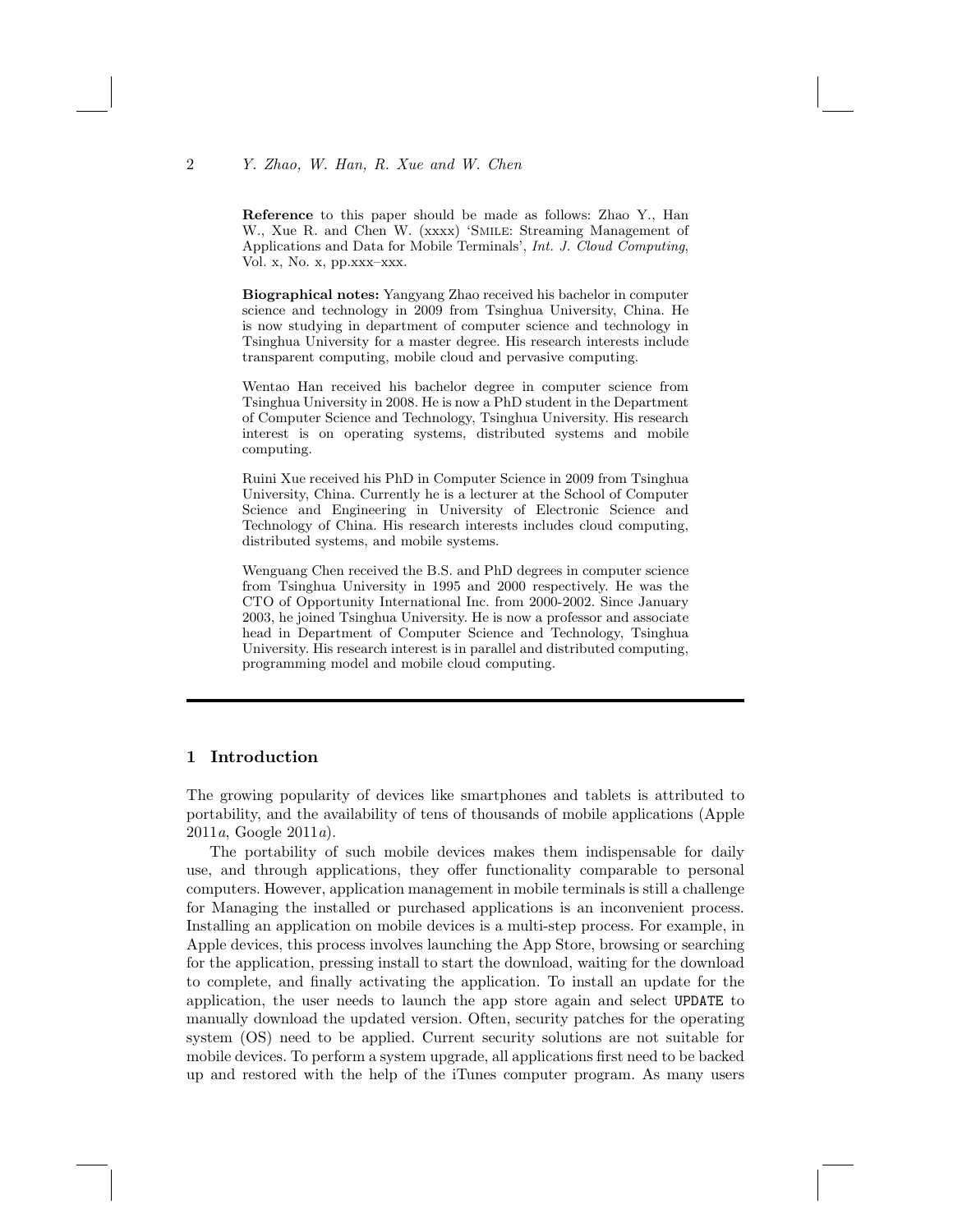are unfamiliar with these steps and the available tools, almost 78% of all iPhone users never install new applications (Ligang 2010). Therefore, the application management system needs to be simplified.

If the user loses or replaces a device, he/she would want to restore the previous device environment. For this to be possible, all previously installed applications should be reinstalled automatically on the new device and all user application data must be restored to make the applications function properly. This is also a challenge.

• The current application management model is to install applications locally. If the remaining disk space is insufficient, the user has to remove previously installed applications or delete local files to make space. This situation is common as user generated data and applications share the same storage space in mobile devices. For example in the Android OS, user applications are installed in the /data/app folder, and all user-generated data; comprising documents, photos, videos, and songs etc.; are stored in /data/data. Therefore, when more data are stored, less space is left for applications. Mobile device users tend to capture a lot of video and photos, which consume a lot of disk space (Poulsen 2011, Purdy 2010).

Another problem is that if the user wants to use an application, which was just uninstalled to make room for another. The user then has to uninstall another application to reinstall the required application. Thus, the user is caught in an uninstall-install loop. In addition, a user who does not know how to uninstall applications cannot use new applications. Thus, the current implementation is neither user friendly, nor resource efficient.

• Managing application data presents a challenge even for users who know how to uninstall and install applications. For example, a user may have configured many options in a note taking application or completed several levels of their favorite game. If these preferences are not restored correctly on the new device, the user might stop using the application. For most current applications, users have to identify the application data themselves, which then needs to be backed up and restored manually. Some tools like iTunes facilitate this process, but only for the most popular applications.

Due to the rapid widespread deployment of wireless networks, especially 3G networks, mobile devices can be always connected and use several networked applications. There is a clear gap between the current application management schemes in mobile terminals and user requirements. For simplicity, we define application state as the application binary and its associated data. The problem then is to manage the application state transparently. The property of transparency here denotes the following: (1) User installed applications are always available and directly accessible through clickable shortcuts. Users do not have to be concerned about the location used for data storage; (2) In most cases, users should be able to open an application and use it instantly; (3) Users should not detect any difference between the current and previous environments after switching to a new device.

To address these problems, we propose a method called  $SMILE(Streaming)$ **Management** of Applications and Data for Mobile Terminals), which adopts the transparent computing paradigm (Zhang et al. 2010, Tian et al. 2009, Zhang and Zhou 2006, 2009). SMILE deploys a *subscription model* to manage applications.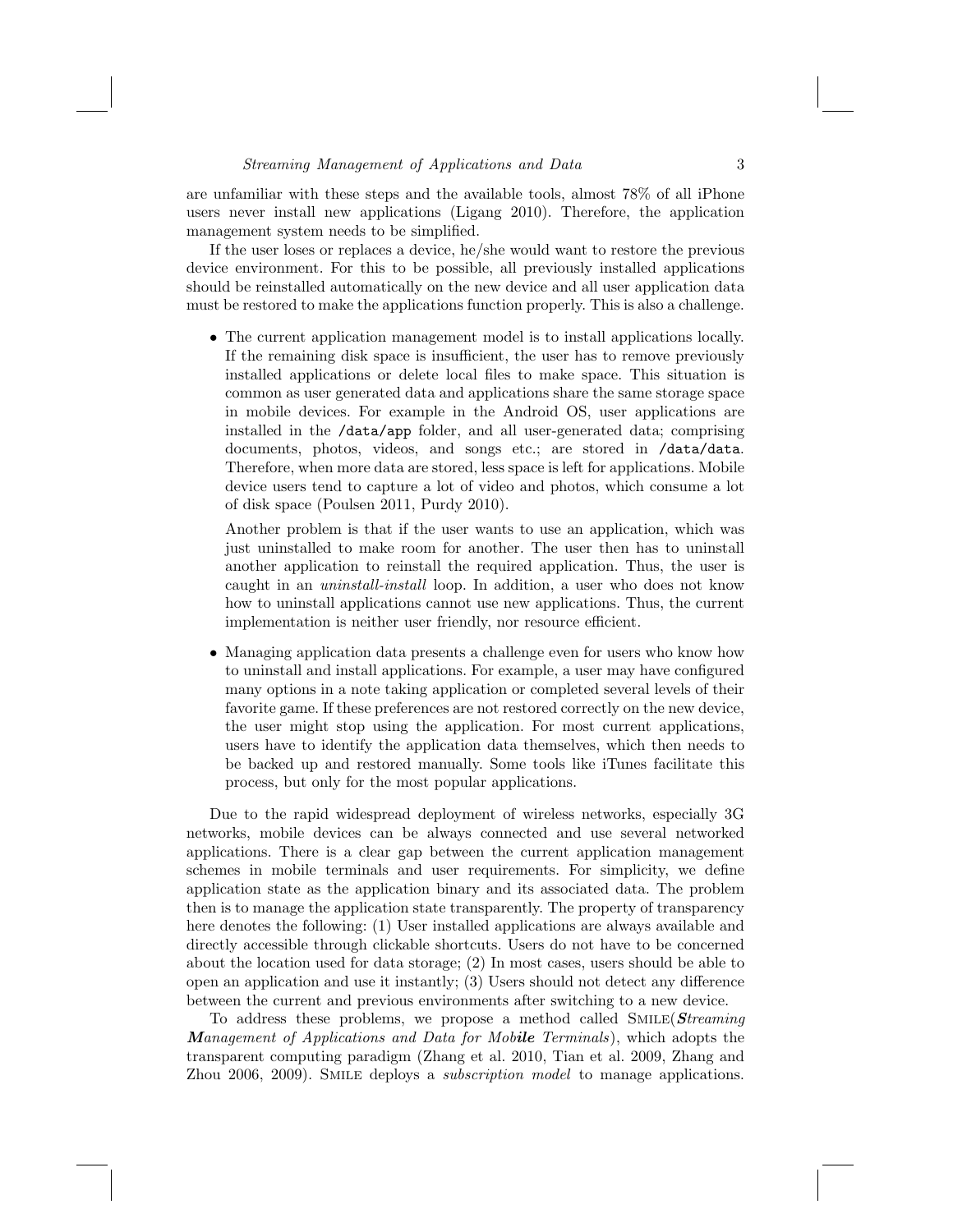Users can subscribe to applications without being limited by the local storage capacity. Smile always shows all subscribed applications to the user, and updates them automatically. Thus, users no longer need to manually download, install, upgrade, backup, and restore applications. Subscribed applications include both free and purchased applications. As the mobile terminal has limited storage and computing power, it only stores some application states; all states of the users' applications are stored in the remote server. However, the device shows all the applications to the user, making it appear as if they are all installed locally. The device caches a user's most frequently used applications locally, which can be replaced if a user accesses an application that is not stored locally During this process, data associated with the application being replaced will be synchronized with the server for future retrieval. The new application will be downloaded with its associated data automatically. This mitigates the problem of data loss if the device is lost. Smile streams remote applications to local storage based on user requests, while the physical location of application data is abstracted and hidden from the user. Streaming in Smile is coarse-grained in terms of the entire application; the application cannot be launched before the streaming finishes. Application data is always transferred along with the application. Therefore, the server always stores the latest data, which can be retrieved on demand for the ease of the user.

It is difficult to make Smile function transparently. The three challenges involved in ensuring transparency are:

- Seamless Application Scheduling. Subscribed applications may not all be stored locally, but this does not affect the user who is able to see and use all subscribed applications. Current mobile application management systems can only provide access to local applications. In contrast, Smile provides a unified interface where the user cannot distinguish between local and remote applications. Smile keeps track of the physical location of applications and can remove old applications, and stream new applications and data automatically.
- Seamless Application Management. Users of SMILE will be able to install, uninstall, and update applications as they are used to doing, regardless of whether applications are stored locally. Smile offers a mechanism to manage cached or un-cached applications seamlessly. Installation and update operations in Smile are smoother and better managed.
- Efficiency. If local storage is very limited, and the user often changes applications, Smile has to reduce the overhead of application replacement to avoid frequent re-installation and to control the volume of data transferred over the network. Smile is able to devise a simple but effective application replacement strategy by investigating the application usage frequency. The system is based on the Least Recently Used algorithm, but takes application characteristics into consideration, and is better suited for mobile terminals.

The three contributions of this paper are as follows:

• Novel mechanism to manage application states. Smile differs from current application management models as it streams the entire application and its data. Smile is also unique in having the ability to access a virtually unlimited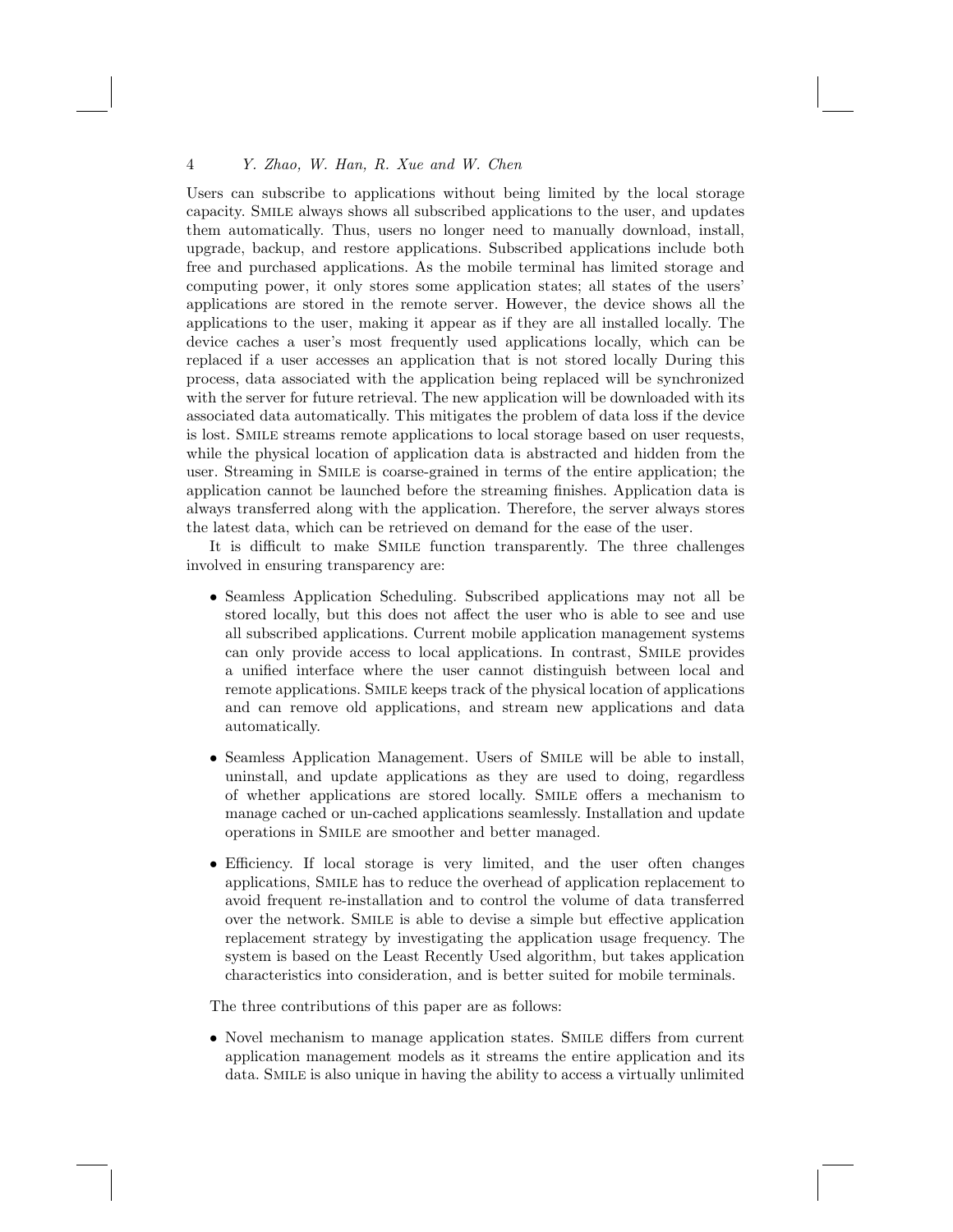

Figure 1 Infrastructure of SMILE.

number of applications from a mobile device, and to restore the complete device environment without user intervention.

- Application caching and replacement strategy. This strategy involves having a higher probability of local caching for frequently used applications to reduce streaming time.
- An implementation of Smile on Android with extensive evaluation. A prototype of Smile was implemented on Android to demonstrate the proposed system and extensive experiments were carried out for evaluation. Experimental results show that the performance of Smile is adequate and it is a feasible solution for future mobile computing devices.

The paper is organized as follows. Section 2 details the principles of application streaming and the system design. In Section 3, application management with Smile is discussed. Section 4 describes the issues and problems associated with the server. Section 5 details the implementation in Android, which is followed by an evaluation of the system performance in Section 6. Finally, Section 7 summarizes related work while the conclusion forms in Section 8.

### 2 Design

### 2.1 Principles of Application Streaming

Smile offers a new paradigm for mobile applications in a network-connected environment. Several application meta servers store the application data and user application data. Front servers handle requests from mobile clients, while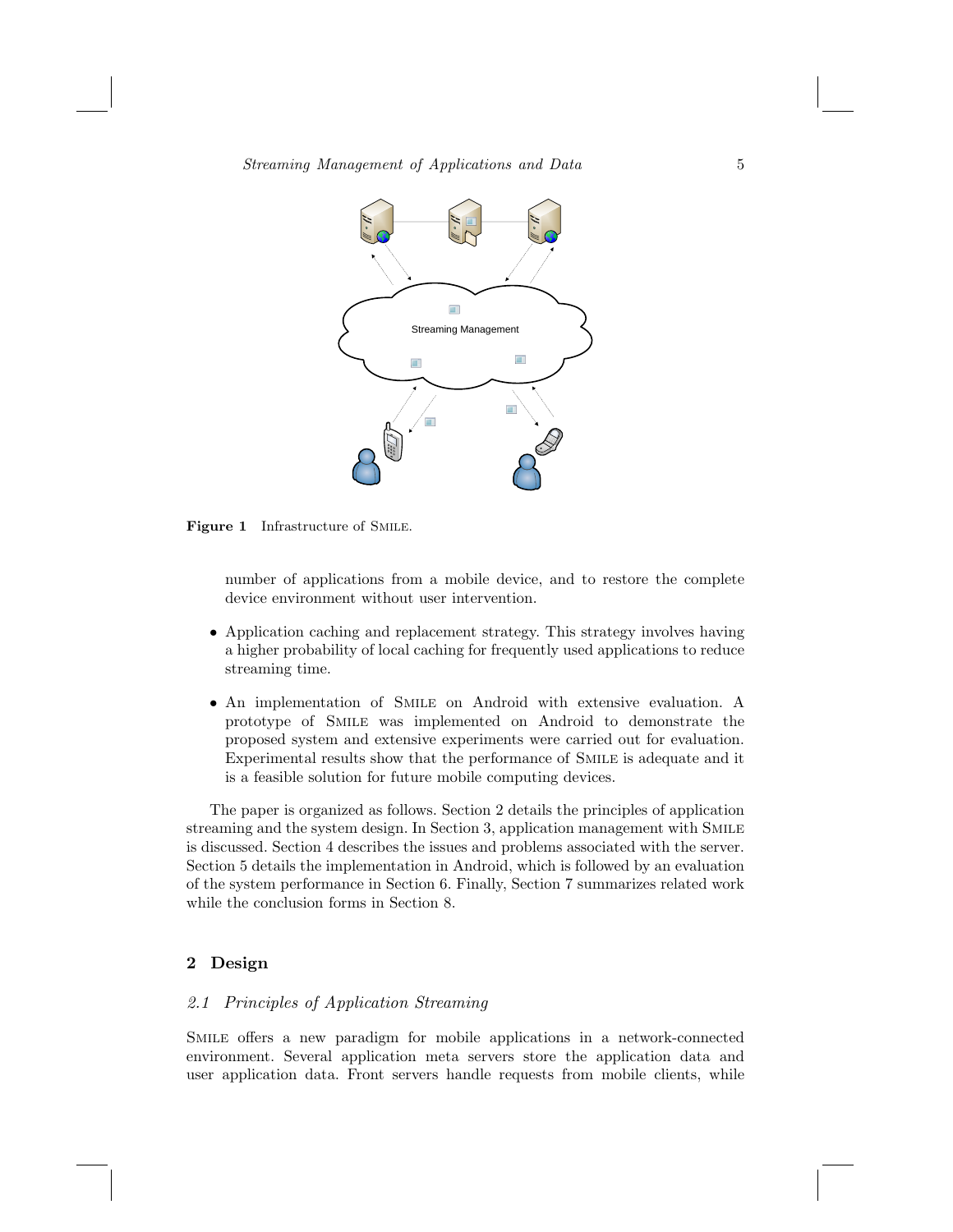

Figure 2 Client Modules.

maintenance servers manage the update and addition of new applications to the meta servers.

Mobile devices like smartphones or tablets connect to the servers over the network. Applications and their data are stored on servers, and the device only holds part of the data as show in Figure 1. All subscribed applications are visible on the mobile device, regardless of where they are stored. Users can launch subscribed applications like local applications. Users do not have to know the storage location of an application, or worry about losing application data. Furthermore, the proposed system automatically updates and replaces subscribed applications as required.

The Smile system distinguishes itself with the following features:

- Convenient and effective user experience: The subscribe/unsubscribe options in Smile are more convenient and take less time to use than similar options in other systems. In addition, users can access more applications than what the local storage can hold, without any extra effort or complications.
- Transparent application scheduling: Although not all applications are stored locally, users do not need to know the actual storage location, they can continue to access applications as before.

#### 2.2 System Architecture

We designed client and server components for our system. Each client can be a mobile device, and the servers can be regular PCs or servers than runs the required software. The server and client are connected through Wi-Fi or 3G. Users can connect to this system after some basic configuration and account creation.

#### 2.2.1 Client

The client architecture is composed of four parts as shown in Figure 2: the Instant Application Subscription, Uniform Application Presentation Layer, On-demand Application Executor, and the Application Update and Replacement module.

The Instant Application Subscription module controls the installation and removal of applications in the Smile system. Unlike current app stores or markets, it does not download or remove the application directly to the mobile device. This module only imports/changes minor information (called metadata) into the system and enables convenient trial and removal of applications .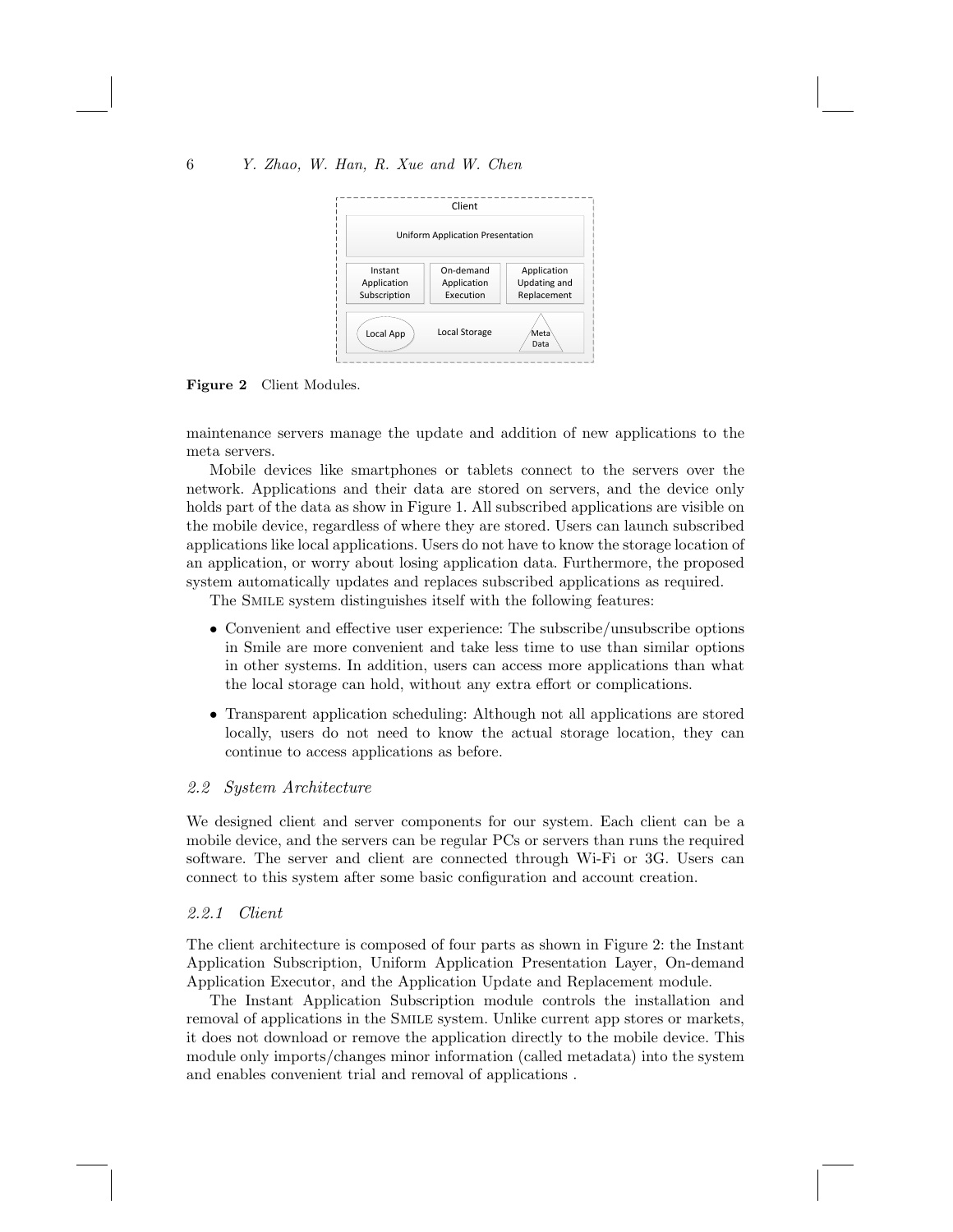

Figure 3 Server-side architecture.

The Uniform Application Presentation module displays all applications associated with the current account on the device uniformly, irrespective of the storage location.

The On-demand Application Execution module controls the execution of applications in SMILEThis module is in charge of launching cached applications and the loading of un-cached applications.

The Application Update and Replacement module keeps track of the applications and their status. It contributes to the process of updating, removing, or recycling applications. Through this module, application content and status are seamlessly mirrored on the client and server.

### 2.2.2 Server

The server side of Transparent Application Streaming is composed of four components, namely, the Front End (FE), the Metadata Server (MDS), the Application Repository (AR), and the User Data Store (UDS), as shown in Figure 3. The Front End communicates with clients; it dispatches requests from the clients to the corresponding components behind the Front End, and sends back responses. The partition layout of applications and user data are stored on the Metadata Server. Application packages (.apk files under Android) are stored in Application Repositories, and user data are stored in User Data Stores. These four components form the server side of Transparent Application Streaming, and together provide services to clients.

The Front End is the only component that the clients directly communicate with. It isolates clients from other server side components. Clients send various kinds of requests to FE, and wait for responses. To optimize performance, FE leverages a caching mechanism and responds immediately if the information requested is entirely cached. Otherwise, it requests the location of the required data from MDS, and then fetches data from the appropriate AR or UDS.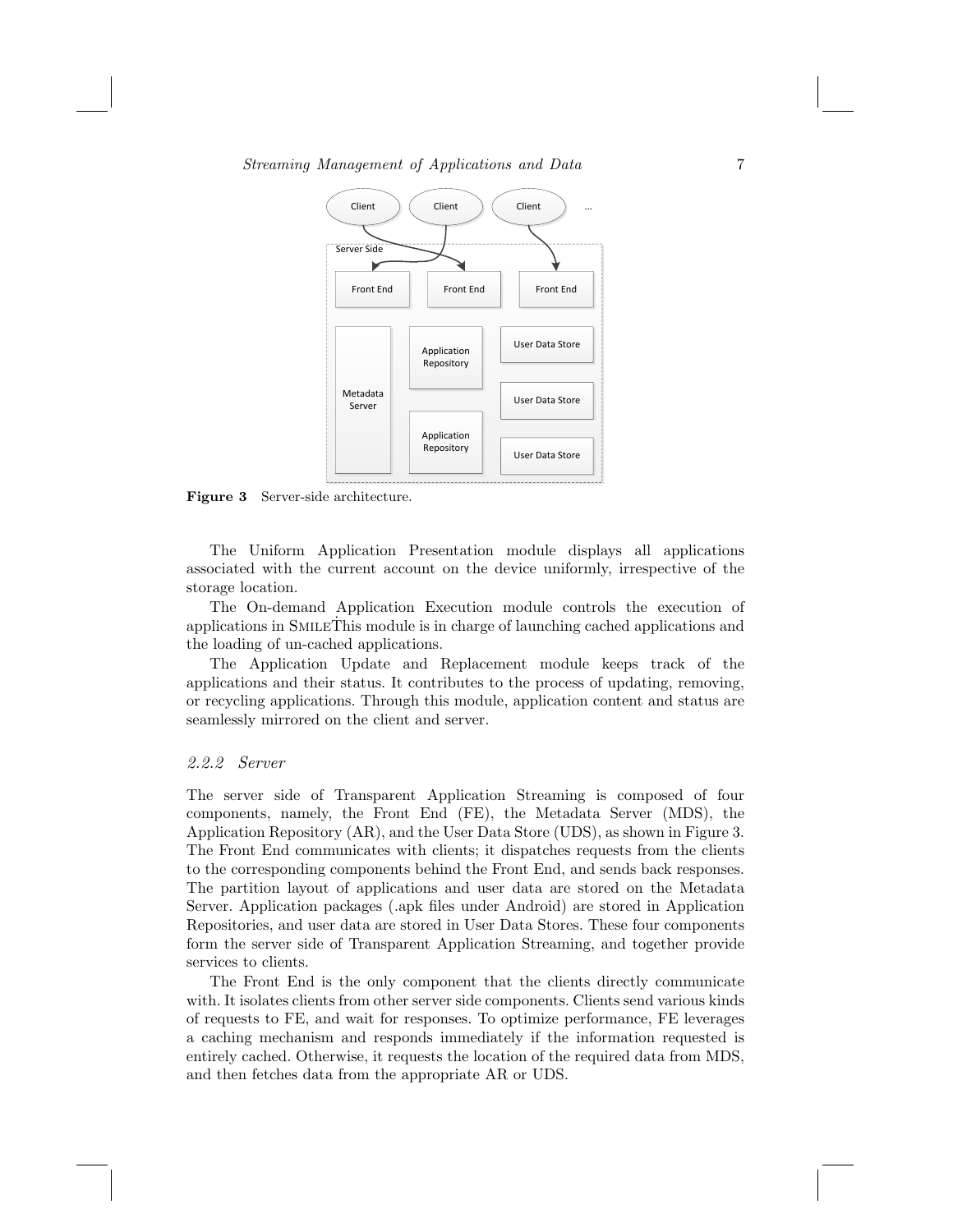Each application stored in AR has its own identifier  $(\textit{aid})$ , which is the package name of the .apk file in this study. Each user of this system has a unique identifier  $(uid)$ , too. Thus, the  $(uid, aid)$  pair identifies the user data for application  $aid$ belonging to user *uid*. These identifiers are used to partition applications and user data across different ARs and UDSes.

MDS has two main functions: The first is tracking the partition layout of applications and user data. FEs query MDSes to obtain the location of the requested application and the required user data. New applications or user data added to the system are allocated a location by MDS; this location is a specific AR or UDS. The other function of MDS is to administer all server side components. It monitors heartbeats from the FEs, ARs, and UDSes. If a component is lost, MDS alerts the system administrators.

ARs and UDSes are essentially key-value stores. Applications and user data are fetched and stored according to identifiers, either *aid* or (*uid, aid*).

### 3 Client

In this section, we discuss several client side components, including Instant Application Subscription, Uniform Application Presentation, On-demand Application Executing, Application Replacement and Updating strategy.

### 3.1 Instant Application Subscription

The Instant Application Subscription module acts as the application market for the client. It retrieves the application information list from the FE, and sends back subscribe and unsubscribe instructions.

In a conventional mobile system, subscribing to an application means downloading and installing the application package file and being constrained by space limitations. In comparison, subscribing and unsubscribing to an application with SMILE is relatively painless. Users can subscribe to any application irrespective of size and the application is available to use immediately.

This subscription process is more efficient because only the metadata (explained in Section 3.2) is downloaded, not the whole application.

However, applications will not always just store the metadata locally. In fact, in most cases, the client device will have to store all the application content. Section 3.3 and 3.4 provide details of how an application switches between these two storage options.

Unsubscribing from applications is very similar to conventional mobile environments. All data stored locally is deleted, whether it is just metadata or the complete application, which can be deleted through a regular remove process.

### 3.2 Uniform Application Presentation

In a conventional mobile device environment, all applications are stored locally either in the ROM or in external storage. In the proposed system, a subscription does not necessarily install the whole application, but the subscribed application needs to be visible to the user. Thus, our application presentation layer needs to be different.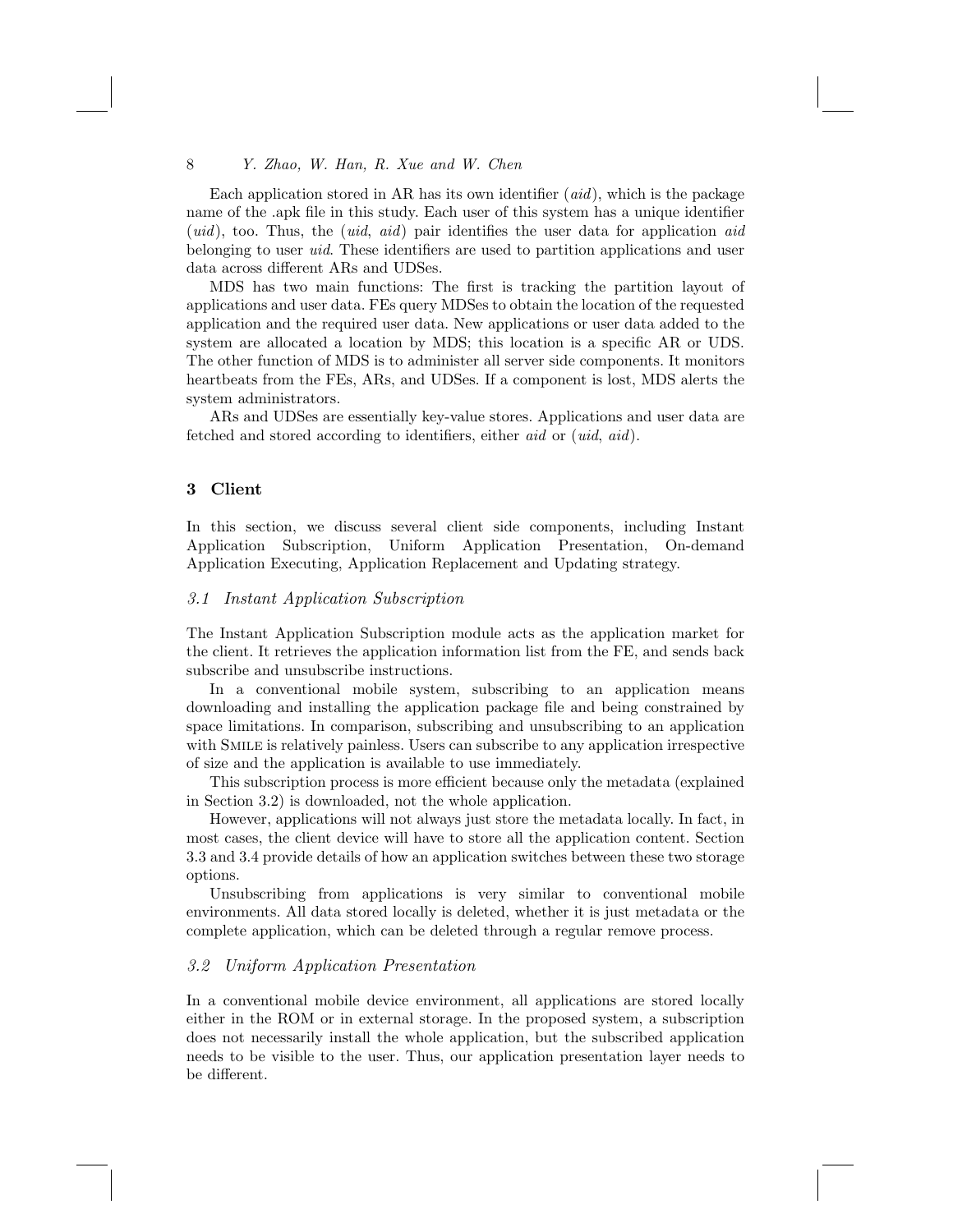In conventional mobile devices, applications are shown on the home screen, and the home screen itself is an application that queries the package manager for available application packages. Thus, the home screen application arranges the application shortcuts depending on the number of packages available. It retrieves the icon and label of those packages when they have to be displayed. In the proposed system, locally cached applications are displayed in the same way. The challenge is to display non-local applications. An application consists of several components, of which the execution code takes up the most space in the application bundle. The components needed to display the shortcut take up very little space. All these display components are collectively referred to as the metadata.

For a subscribed application, this metadata is stored locally for display. Every component of metadata is displayed on the home screen, and the nonlocal application can be launched and deleted exactly like a local application. Local applications can be displayed unchanged. Thus, the Uniform Application Presentation module is a combination of the original and metadata presentation modules.

#### 3.3 On-demand Application Execution

The last section suggests that an application's status can be cached or un-cached, where cached applications are stored just like applications in current mobile environments, whereas un-cached applications only store metadata locally. To create a seamless experience, a special execution module is needed to launch cached and un-cached applications.

A mobile application in conventional mobile environments is executed as follows:

- User to system action transportation: The home screen will store the application presentation data (label, icon) and corresponding package information (package name, storage position, etc.) in its memory. When the user taps an application icon from the home screen, the package information of the destination application is found by calculating the coordinates of the tap event. A system action with the application entry point and launch parameters is then performed.
- Application data loading: The system action launches the appropriate application. The application data will be loaded into memory and the application will execute.

Application execution in the Smile system occurs as follows:

- User action to system action transportation: The Smile system home screen also first creates a system action for each application launched. However, the system action for un-cached applications is formed differently, as a special action calling for a remote load process, which will be used in next step.
- Application data loading: The loading process for cached applications is again similar to conventional devices. For un-cached applications, the information in the action will be converted to a remote address for a loading service, implemented as a system service to retrieve the application content from the meta server. Once the data is fully retrieved, it is installed like a normal application. The rest of the process is the same as for local applications.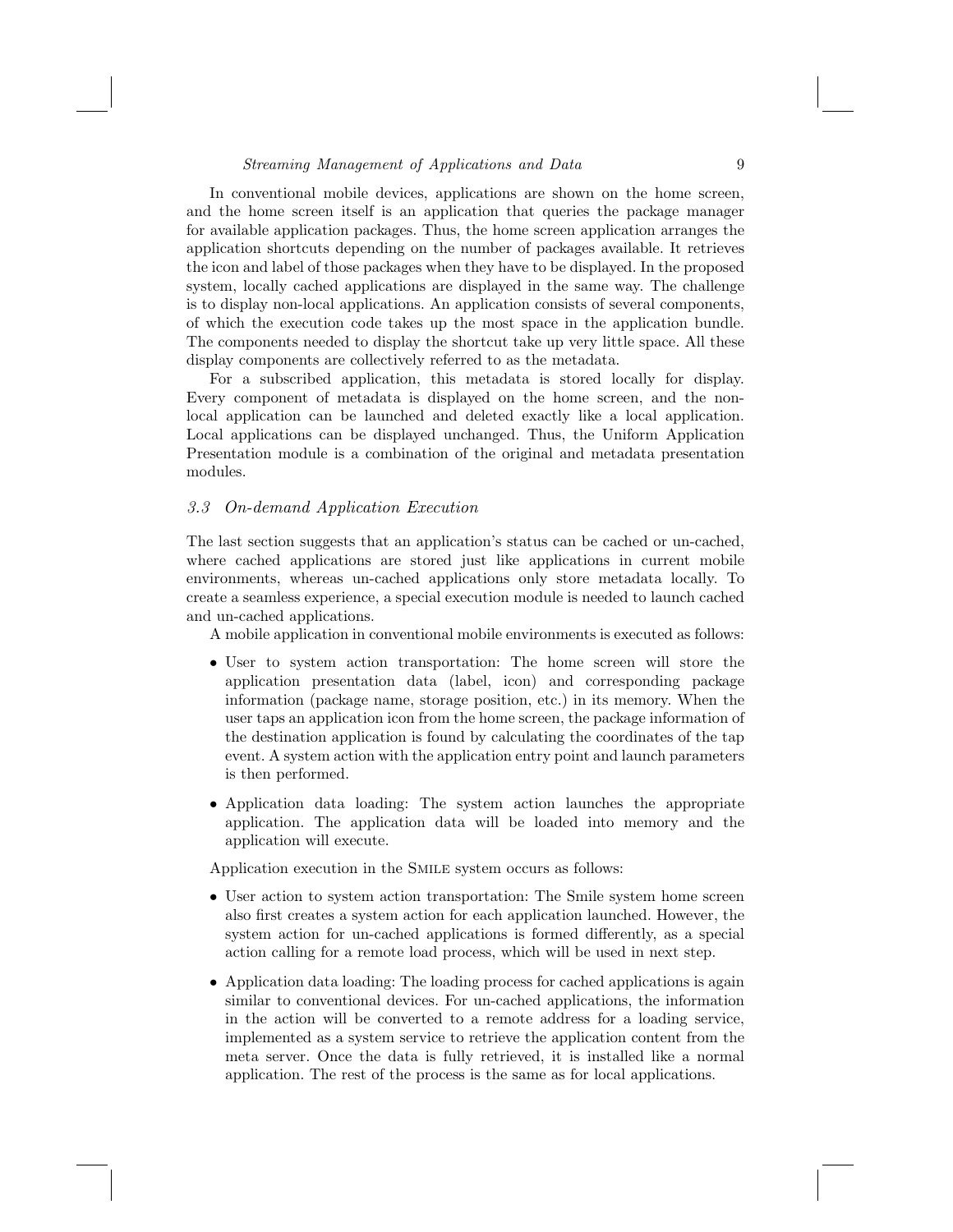• Application post launch action: This step is only required for un-cached applications. After an un-cached application is downloaded, it will become a cached application. The home screen will update its data so that the system action for these applications is not an action call for a remote load process. Subsequent application calls will happen exactly like cached applications.

The proposed system shares many steps with the conventional approach. However, the loading process has a delay between the subscription stage and the execution stage. We also have different actions for different type of applications, and the binding of applications and actions is not fixed.

### 3.4 Application Replacement Strategy

The previous section described the execution of cached and un-cached applications. If the user subscribes to too many applications, he/she cannot all be cached locally and we need to decide which ones to cache locally. When there is not enough space for a new application, some cached application will have to be replaced.

The replacement strategy is an important component of our system as there is no limit on the number of subscriptions available to a user. Our goal is to allow users to try out several applications even with limited storage space, which having a low penalty in terms of waiting time and network traffic cost.

First, we define the granularity of replacement. Like the replacement policy used by CPUs to deal with the cache lines, we can opt for a coarse grain or a fine grain. For the coarsest grain, we may replace all the applications in one operation, while for the fine grain we would replace only one or a small number of applications. Under a coarse grain policy, if a new application needs to be cached, we would replace several applications with new applications. We would be doing some prefetch work in the process, with the expectation that the user will use those prefetched applications. However, unlike a memory cache, the usage pattern of applications is irregular and unpredictable, although we can gather information on the usage frequency of each application.

Thus, a fine grain policy was chosen for the Smile system, which uses one application as the basic unit for replacement. When a new un-cached application is launched and there is inadequate storage space remaining, we will remove one or more of the least expensive applications to make room for the new one.

We first check the frequency of use of all cached applications and retain the applications used most frequently. The size of the applications is also an important factor. If a large application that is used infrequently is removed, then there will be a very large waiting time and network traffic penalty if the application is re-launched.

Mobile application usage analyses indicates that a user generally uses a very small subset of installed applications. Algorithm 1 is formulated based on the latter consideration.

The actual approach used is slightly different due to an additional updating strategy, described in Section 3.5.

In our system, the application replacement module executes this strategy. This module is a system service that collects the execution information for each application, and stores it in a private storage area. When the remaining storage space is not enough for a new application, this service will use Algorithm 1 to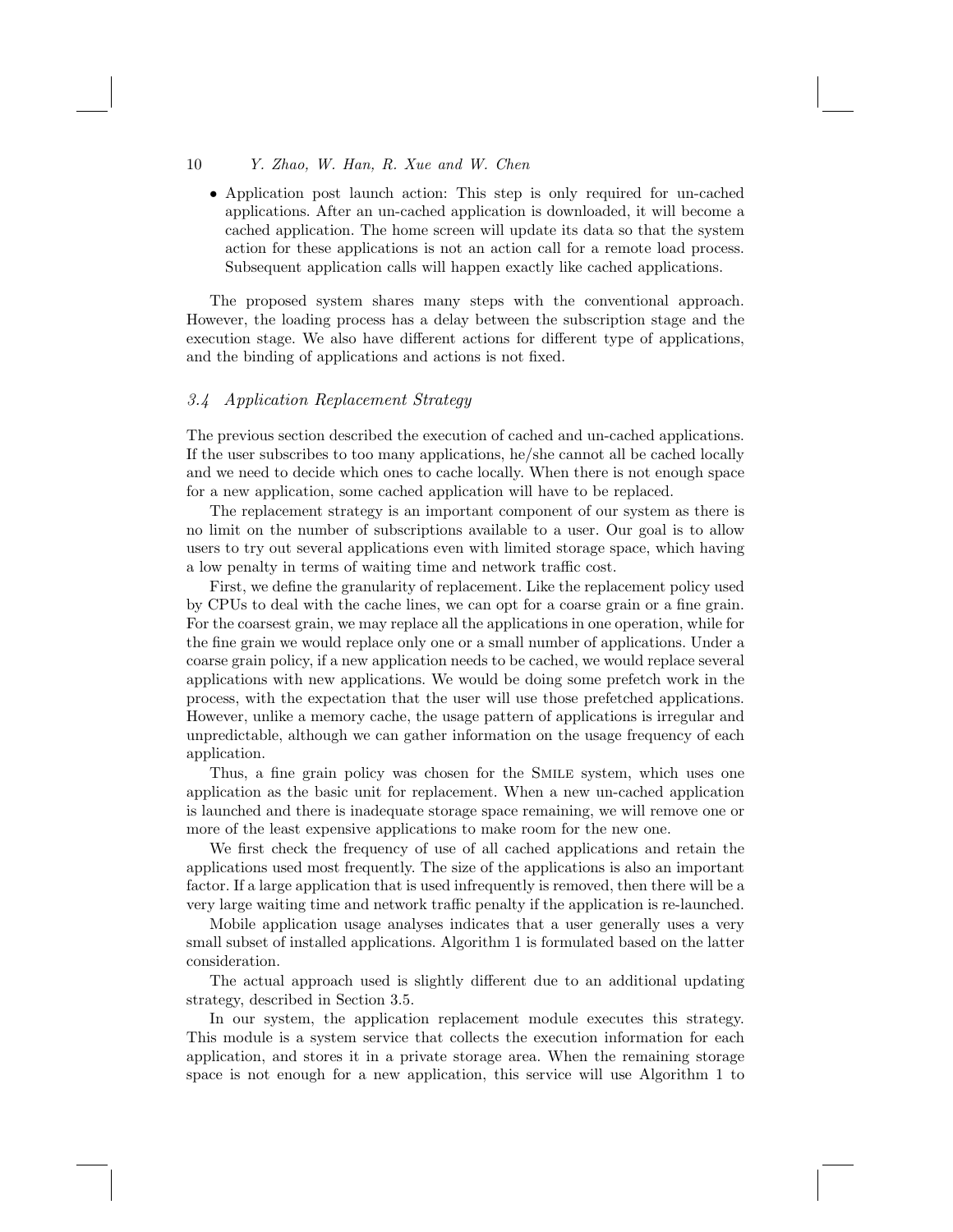### Algorithm 1:  $Replacement (App_a)$

| <b>Input</b> : $Appa$                                              |
|--------------------------------------------------------------------|
| $Total\_Size = 0$ :                                                |
| initializing <i>Application_Penalty</i> ;                          |
| initializing <i>Cached_Applications</i> ;                          |
| for $i = 1$ to $Appa. len$ do                                      |
| <b>if</b> $App_a[i].id$ not in Cached Applications then            |
| $Application\_Penalty[App_a[i].id] =$                              |
| $Application\_Penalty[App_a[i].id] + App_a[i].size;$               |
| $Total\_Size = Total\_Size + App_a[i].size;$                       |
| while $Total\_Size > MAX\_STORAGE\_SIZE$ do                        |
| Pick p from Application_Penalty where Application_Penalty $ p $ is |
| smallest:                                                          |
| $Cacheed\_Applications.remove(p);$                                 |
| Uninstall $p$ :                                                    |
| $Total\_Size = Total\_Size - p.size;$                              |
| end                                                                |
| $Cached\_Applications.add(App_a[i].id);$                           |
| end                                                                |
| end                                                                |

perform the remove operation. Meanwhile, it will back up the user application data to the remote server.

### 3.5 Application Updating Strategy

Applications are updated efficiently and seamlessly in our system. This section describes the update strategy of our proposed system.

Both cached and un-cached applications can receive updates at any time. An application update is initiated by the server side; the mechanism is described in Section 3.4.

To update an un-cached application, a lazy update is performed the next time the application is launched. The user will be notified about the update on the home screen. One of the following options is chosen when a cached application is updated.

- For frequently used and/or small applications, a quick update is performed if the change is minor. For a major change, a notification is issued instead of a direct update in case there are compatibility problems with the application data.
- For less frequently used and/or large applications, the application is marked as updated. The policy of replacement was described in Section 3.4. An additional application replacement rule is that applications marked as updated will be considered for removal first.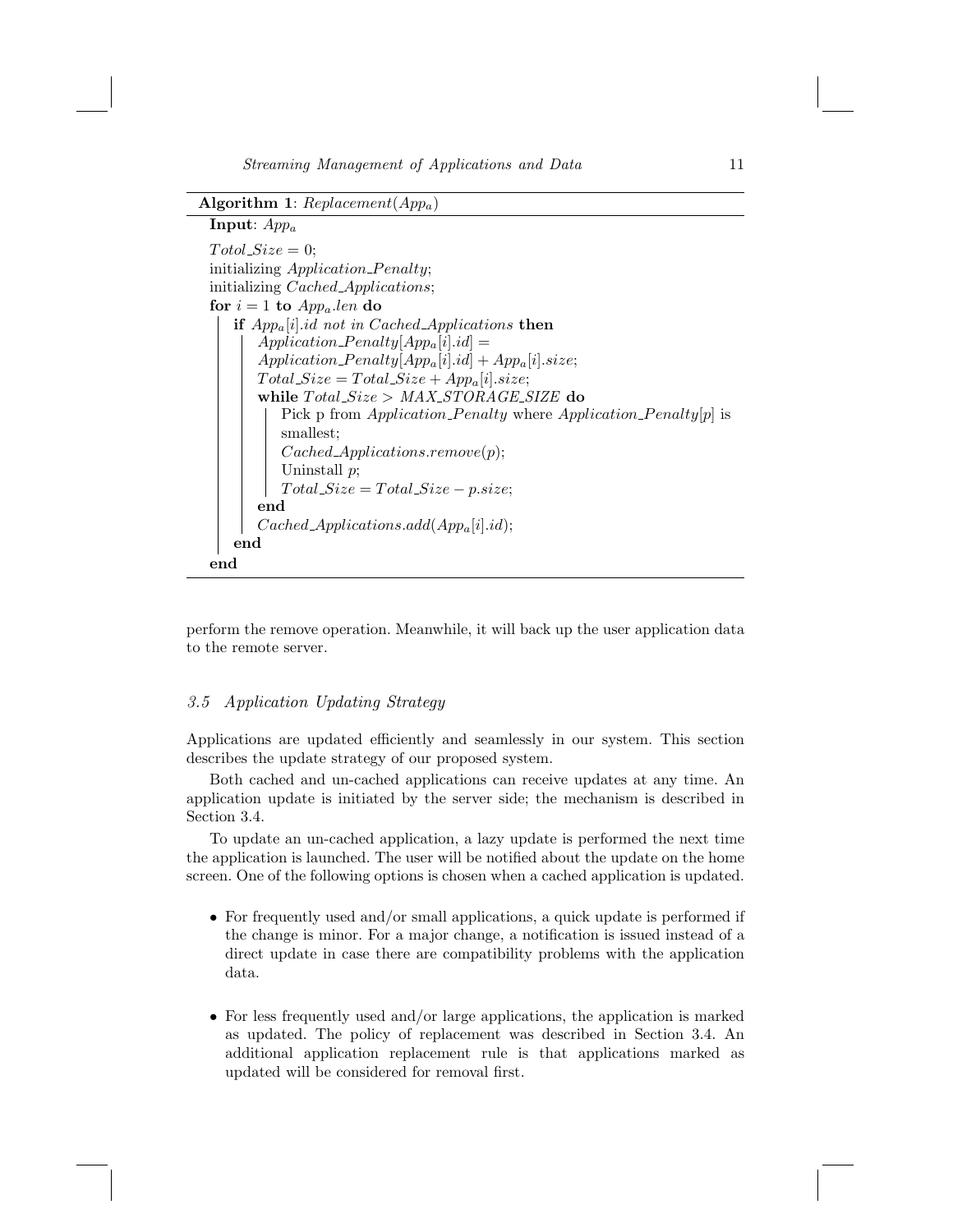### 4 Server

In this section, we discuss server side challenges, including user identification, application subscription and update, storage management, performance, as well as consistency and integrity.

### 4.1 User Identification

In our system, each user has a logical user identifier uid. In mobile computing, every mobile device has a unique IMEI number. To be able to connect to telecommunication networks and for identification, a mobile device needs to have a SIM card, with a unique IMSI number.

When a device runs our proposed system for the first time, a new *uid* is generated, which is associated with both the IMEI and IMSI numbers. These two numbers will subsequently be used for identification, to ensure that the same device and subscriber are using the system. When either of the two numbers changes, the user has to register the new numbers in the system to use their original account.

### 4.2 Application Subscription and Update

As described in Section 3.1, users need to subscribe to applications in Smile in order to use them. On the server side, the application subscription information is stored in the MDS. The MDS then generates a subscribed application list for the user, and checks whether the user is authorized to use the applications when the client requests applications and user data.

On server side, when an application is updated by the administrator through the MDS, notifications of application update will be pushed to clients. Then clients will take action according to the policies described in Section 3.5.

#### 4.3 Storage Management

As described in Subsection 2.2, Smile identifies the user data of an application for a specific user by the (uid, aid) pair, and stores this piece of user data as a large binary object. Objects are stored among the UDSes in key-value form.

In order to save on storage space, Smile computes message digests for all the objects stored in the UDSes. We introduce an indirection here: The keys are first mapped to digest values, and then digest values to objects. This process could find identical objects, and remove redundancy in storage space.

### 4.4 Performance

To optimize performance, the Front End provides a caching mechanism for applications and user data. When FE receives a request for application or user data, it first checks the cache, and returns the data immediately if there is a hit in the cache. In case of a cache miss, FE queries the MDS for the site of the requested data, and then requests the required data from the target AR or UDS.

Multiple FEs can be installed in the system to reduce the workload per FE. Cached data on FEs should be treated carefully here, as application or user data updates may introduce inconsistency. Cached data should be invalidated when it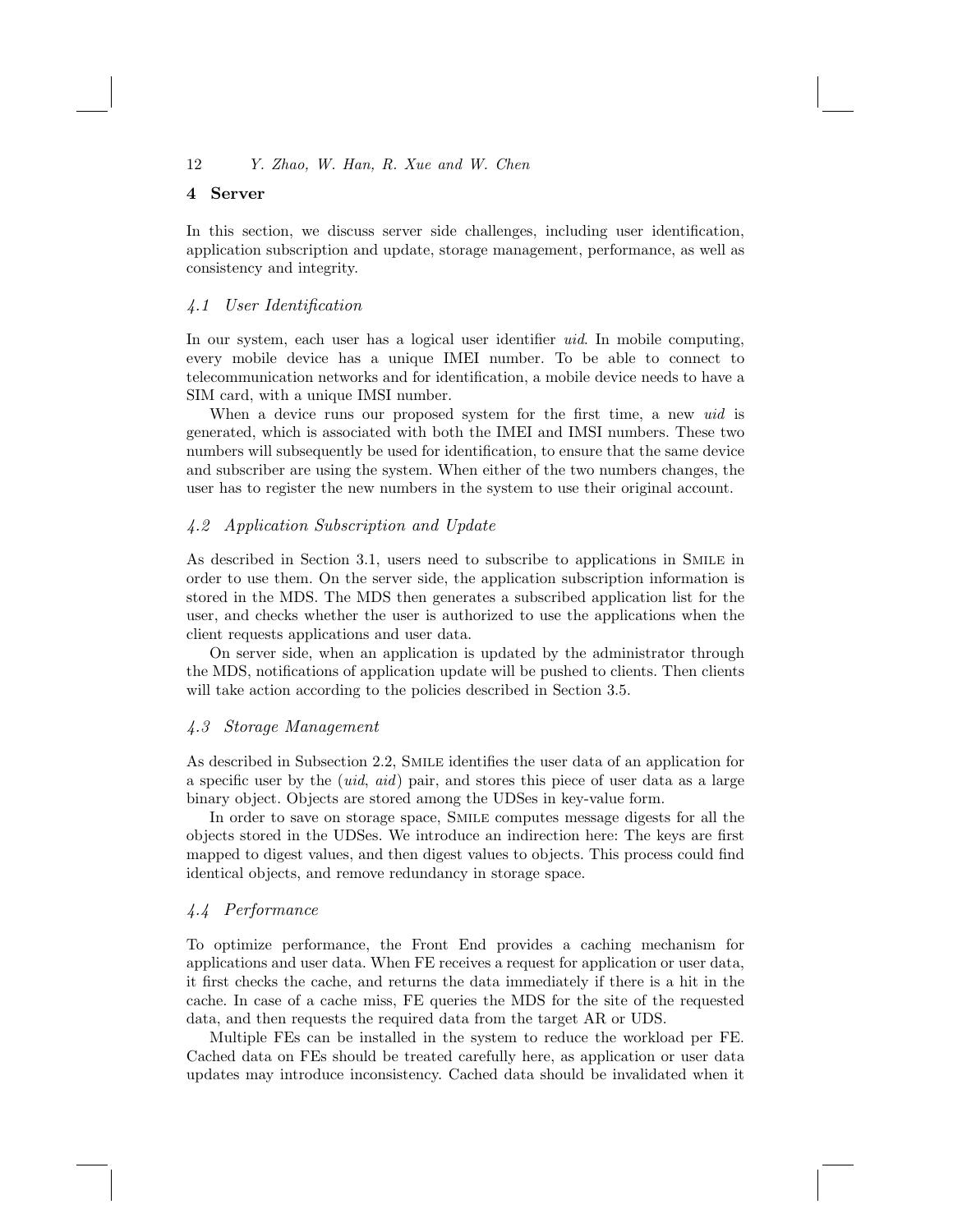

Figure 4 Distribution of size of user data for daily-used applications.

is modified by application upgrades or user data updates. Copies of the data on other FEs should be invalidated as well. We use the write-through policy because the modification of one specific piece of data is rare in practical use.

### 4.5 Consistency and Integrity

In the context of mobile computing, the data connection can sometimes be slow or unavailable. As mentioned in Section 3, the user data of one application needs to be synchronized on the server side when the application has been replaced. Statistics from a study of several smartphones which were in daily use that analyzed over 150 applications show that user data are typically small (as shown in Figure 4). About 50% of the applications have user data size up to 32kB, and 80% are below 256kB. Smile transfers data in packets with 32kB in size. This size has been chosen keeping in mind the trade-off between the time overhead due to control packets, and the cost of re-transmission due to communication failure. If the transfer does not go through, the remaining packets will be retransmitted once the data connection is stable again.

According to the data synchronization policy described in Subsection 3.4, user data only needs to be synchronized after the corresponding application has been replaced. Thus, user data is not modified during synchronization, which ensures its consistency.

### 5 Implementation

The Smile system can be implemented in several mobile operating systems. For this study, we implemented and evaluated the proposed system on the Android Gingerbread platform with a Wi-Fi network. We used Nexus S smartphones for the experiments. Our implementation is above framework level; therefore, many other Android devices can be supported by our system.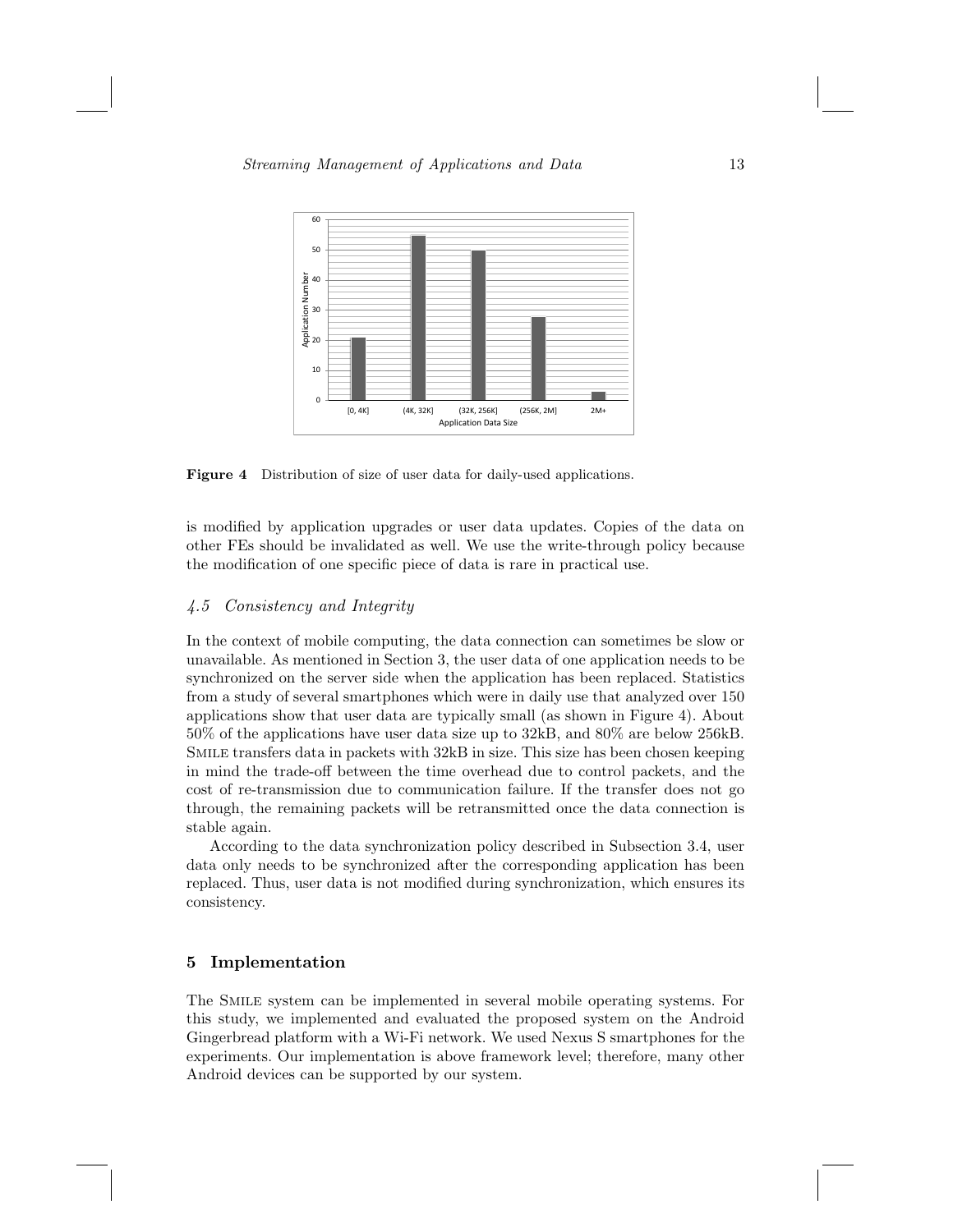

Figure 5 Control flow of On-demand Execution and Replacement.

The Instant Application Subscription is implemented as an application in the Android OS, installed like an App from the Android Market. In this application, users can complete a simple registration to get unique account numbers based on their devices' IMEIs. They can then see the list of all applications and their subscribed applications. Subscribing to an application will result in a quick download of metadata saved to the data directory of TransparentPackageManager. The user can unsubscribe from an application by uninstalling it.

Uniform Application Presentation: In a normal Android system, all application information is collected by the PackageManager, which is an important system manager component inside the runtime framework. We considered changing the implementation for PackageManager to make it retrieve transparent application information through the network. However, this component is very critical for the framework, and any bugs or errors will make the whole system unstable.

Thus, this layer was implemented in the home screen of Launcher, an Android application that creates a new home screen in Android. Launcher directly renders the application labels and icons. We injected our code in the Launcher source code to make it display applications from two different sources. The first source was the original PackageManager, through which cached application information is provided, which the unmodified Launcher supports. The other was our Transparent-PackageManager, a fake package manager that provides the un-cached application information, using only the small metadata retrieved from the server after the first download of the application lists.

Intent is an important component in Android as every icon in the home screen is bound to Intent in memory. The Intent contains the package name and the entry point for an application, which will be used by Dalvik VM to load the application's contents. Under our On-Demand Application Execution paradigm,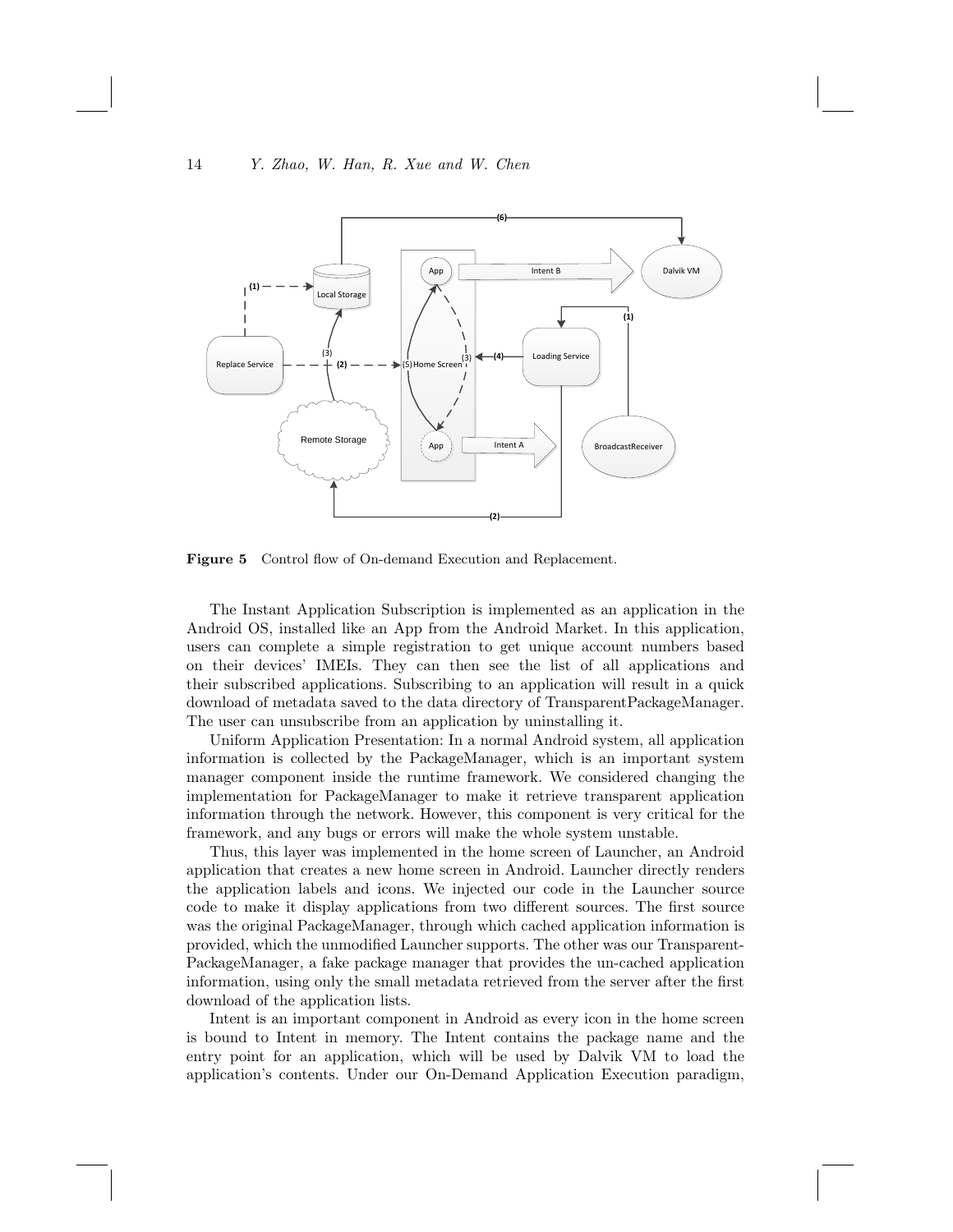there are different Intents for cached and un-cached applications. The Intents for cached applications are unchanged from the default. Intents for un-cached applications contain basic application data and the remote address of the execution code to be fetched. When an un-cached application is launched, Intent A will be sent and a BroadcastReceiver will handle the intent to start a loading Service, which will retrieve the rest of the application data. After the retrieve process, the loading Service will install the application data, create an Intent B containing only the package name and entry point, and then launch it. Thus, the un-cached application is launched.

When an un-cached application is launched, it becomes a cached application. To avoid repeating the loading process during subsequent executions, we replace the Intent bound to the icons in the home screen with Intent B, just like other cached applications.

The implementation of the replacement service is the reverse of the process of transparent application execution. First, the replacement service decides which application(s) are to be deleted from the cache, which are then uninstalled. Finally, the Intent bound to this application is replaced with an Intent of the type that references an un-cached application.

The implementation of the application update process is based on push notifications. The update message is pushed to the client. As described in Section 3.5, the quick update is a reinstall, and the lazy update is just like a normal replacement in the Smile system.

### 6 Evaluation

The Smile system was evaluated through experiments performed in a test environment. PC servers, Android Phones, and WLANs were used to demonstrate the Transparent Application Streaming system.

Samsung Nexus S smartphones were used as clients running Android OS version 2.3. The ROM size for the Nexus S is 512 MB, and the RAM size is also 512MB. The PC servers had Intel i5 processors and 4GB DDR3 RAM. The PC servers were equipped with 7200 rpm Western Digital hard disks.

The following aspects were evaluated:

- Application Loading Performance: whether the execution of an application is transparent to the user, so they do not know if the application is cached locally or stored remotely. We evaluate the loading performance to check if the system is usable.
- Application Replacement Penalty: The case where users have subscribed to more applications than they can store locally. Launching applications will require additional loading time for network communication. We measure the average penalty under overload to evaluate the usability of the Smile system.

We used the 461 top free Android applications from the Android Market(Google  $2011a$ ) as test applications, and constructed a histogram based on size. Figure 6 shows that most applications are smaller than 16 MB. The average size of the 461 applications was calculated to be 3.55MB.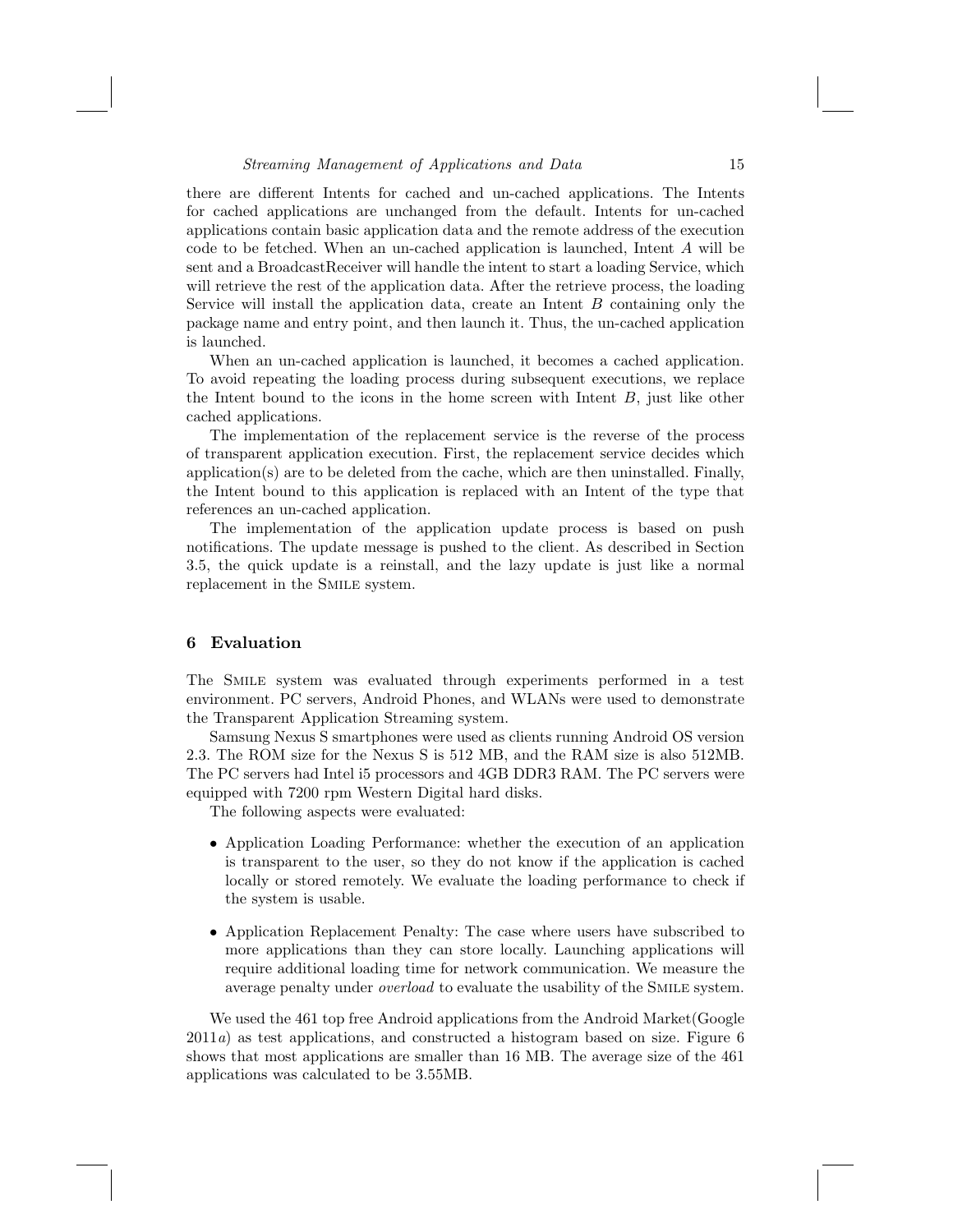

Figure 6 A Histogram of the application size.

### 6.1 Application Fist Time Loading Performance

As loading speed is very important in terms of the user experience, we conducted experiments to test the performance of loading applications for the first time in our system. We set up the application server and the test clients in a local network, and tested the applications' first loading time on the Nexus S phones running Android version 2.3.7 connected through Wi-Fi. The results are shown in Figure 7.

In Figure 7, every dot represents an application. The X axis is the application size and the Y axis is the application loading time. The following observations can be made:

- The loading time for applications increases linearly with size.
- Most applications take under 10 seconds to load. This waiting time is considered reasonable for the users. Certainly, this test is under very ideal condition, the real situation might be slower. But since the mobile network technology is developing very fast, the future wireless network bandwidth must be much better.

### 6.2 Application Replacement Penalty

To test the replacement penalty, we first define the usage model. As our system is not deployed widely, we had to test performance through simulation experiments.

First, we define the penalty. We evaluate the penalty under different overload scenarios. Suppose a user subscribes to a set of applications, and their total size is less than the storage limit. In this case, there will be no penalty except when the application is first launched. When the total size of all applications exceeds the storage limit, there will most probably be a cache miss in the local cached list.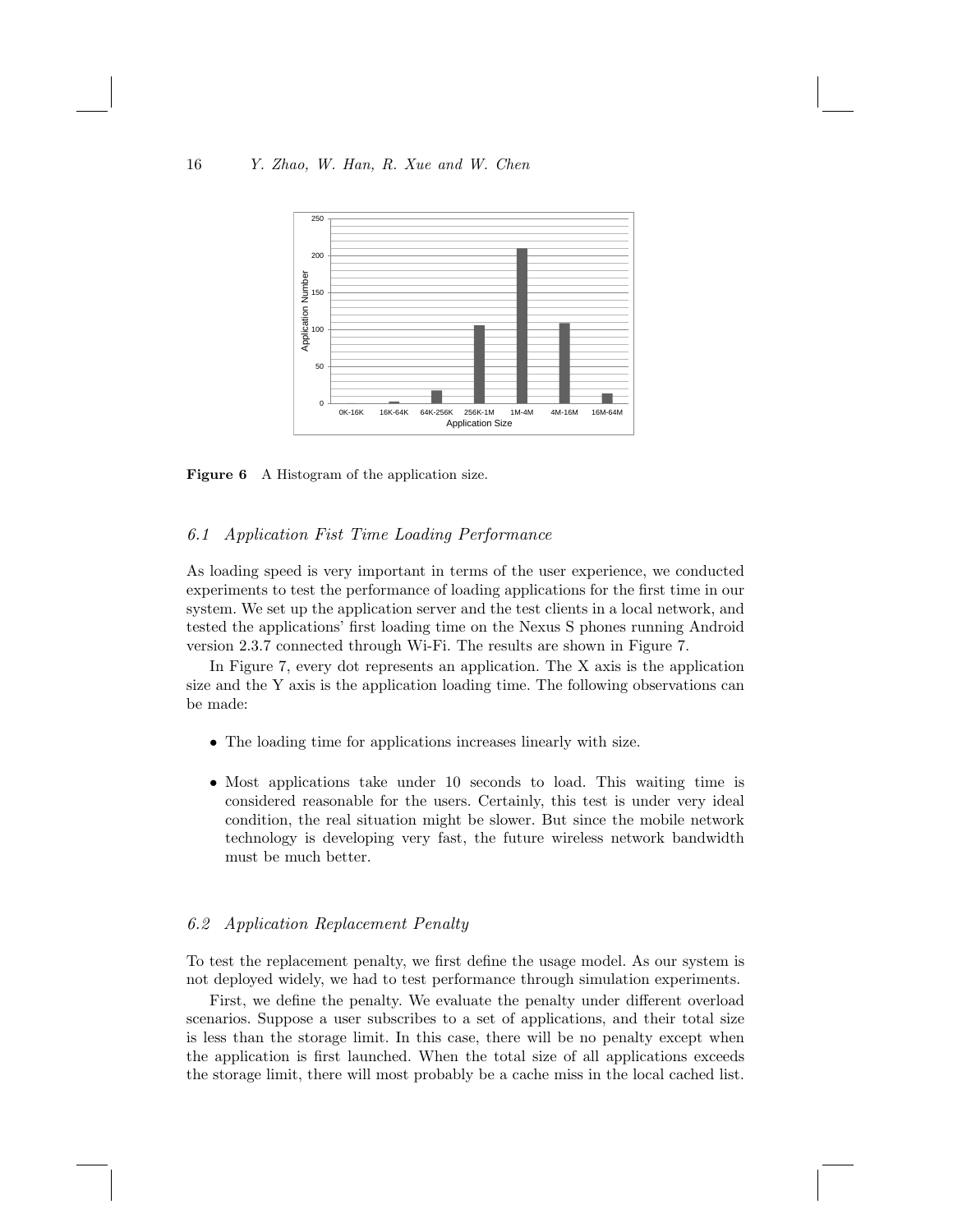

Figure 7 Application Loading Time.

This will impose a penalty of extra loading time and network traffic. We define the penalty as following figures.

$$
P_r = \frac{\sum_{i=0}^{n} T(A_i)}{n}
$$

Here  $P_r$  represents the penalty, which is the extra average loading time spent on each application load operation for an overload rate equal to  $r$ . The overload rate is the ratio between the total size of all subscribed applications and the local storage space available.  $A_i$  represents the application picked for the *ith* iteration of the simulation.  $T(A_i)$  represents the loading time of application  $A_i$ .

Since Figure 7 indicates a linear relationship between the loading time and application size, a secondary penalty equation does not need to be defined. The final equation is given by:

$$
P_r = \frac{\sum_{i=0}^{n} S(A_i^-)}{n * D_{avg}}
$$

Here  $A_i^-$  is the application that is not cached in the *ith* iteration of the simulation.  $S(A_i^-)$  is the size of the Application  $A_i$  and  $D_{avg}$  is the average download speed.

As our experiments are simulations, we do not assume an average download speed. Instead, we use the cache miss rate to show the effect of a replacement, which is defined as:

$$
C_r = \frac{\sum_{i=0}^{n} S(A_i^-)}{\sum_{i=0}^{n} S(A_i)}
$$

where,  $C_r$  is the cache miss rate under overload ratio r. The denominator denotes the total of all application sizes in the loading sequence. Once the sequence is generated,  $\sum_{i=0}^{n} S(A_i)$ , n and  $D_{avg}$  are fixed, which implies that  $C_r$  and  $P_r$  have a linear relationship.

Next, we have to define the application characteristics. As we do not have access to the real usage data, we make our own hypothesis. We generate the application size distribution to fit the distribution in the Figure 6, where the average size is 3.55MB.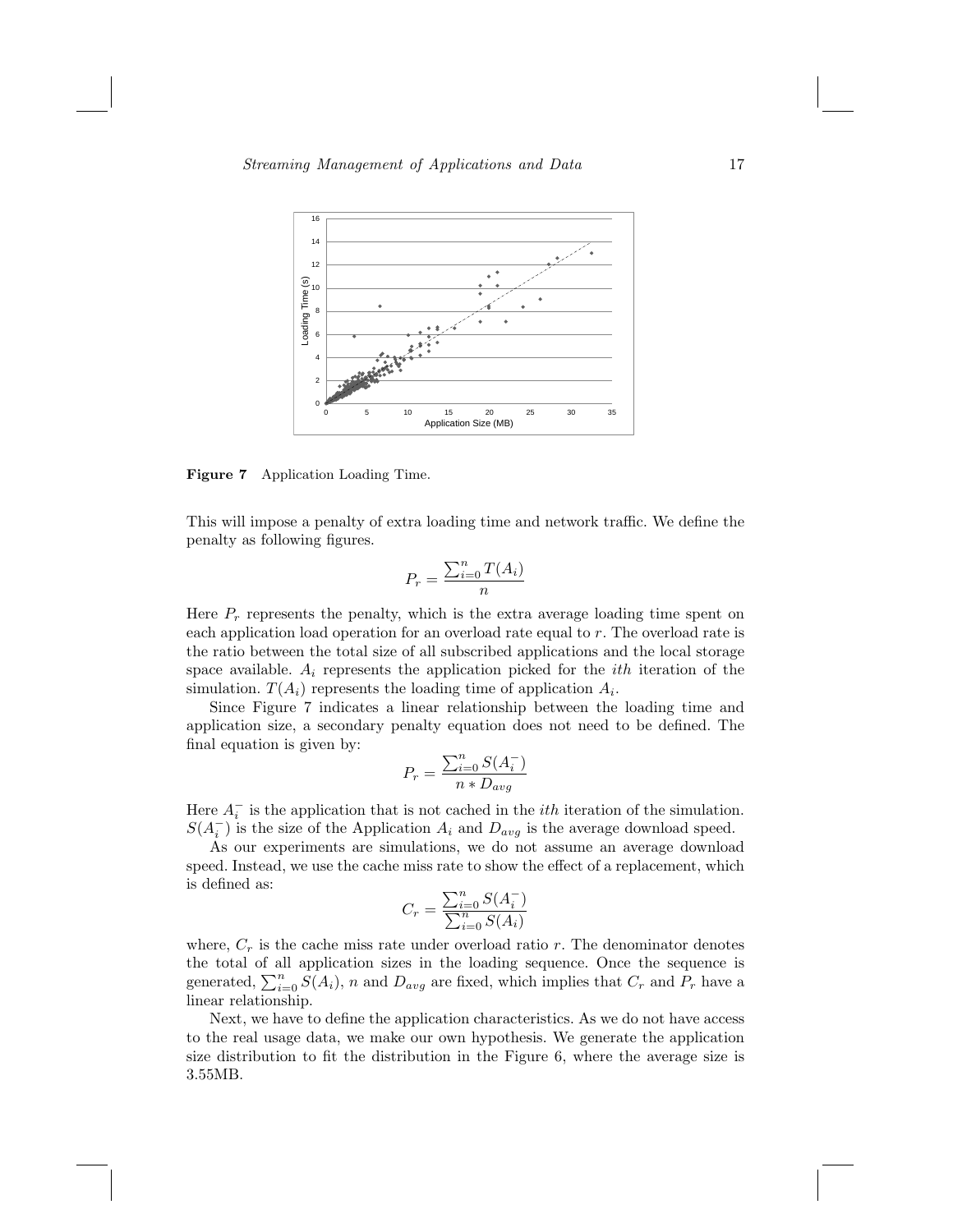

Figure 8 Cache miss rate under overload conditions.

To find the usage frequency of each application, we use the research results from (Verkasalo 2009). The data in abstract of this paper tells us that the top 5% of applications typically represent over 90% of the total application usage, and the bottom 80% of applications represent just 2.10% of the total usage. We chose an exponential distribution function that is close to the observed results presented in this paper:

$$
f(x) = 20e^{-20x}
$$

Under this distribution, the top 5% applications will represent 60% of the total application usage while the bottom 80% applications represent 20% of the application usage, which is a little more conservative than the distribution discussed in (Verkasalo 2009).

In our test bed, thousands of dummy applications of various sizes and frequency attributes were generated. We then generate the sequence of launching applications by using Round-robin scheduling, applications with higher frequency will be probably used more frequently. We then simulated the sequence involved in launching applications as given in Algorithm 1. We record the cache miss penalty for each iteration of application execution, under specific overload situations.

The curve in Figure 8 represents the relationship between the overload percentage and replacement penalty. The X-axis represents the normalized total application size that ranges from 1 to 100. This means that the total size of all subscribed applications is 1 to 100 times larger than the local storage space. The Y -axis represents the cache miss rate.

The results show that for an overload ratio below 10, the cache miss rate is around 10%. This represents a user with a 16GB Android device using the Smile system for application storage, who has subscribed too many applications, whose total size is around 160GB. The user will incur an average extra loading penalty of 0.35MB if their usage pattern is as described in (Verkasalo 2009), based on our experimental results. If we assume that the average download speed is the same as the result in Section 6.1, them it means it will averagely cause an extra load time around 0.1 to 0.2 seconds when we launch an application.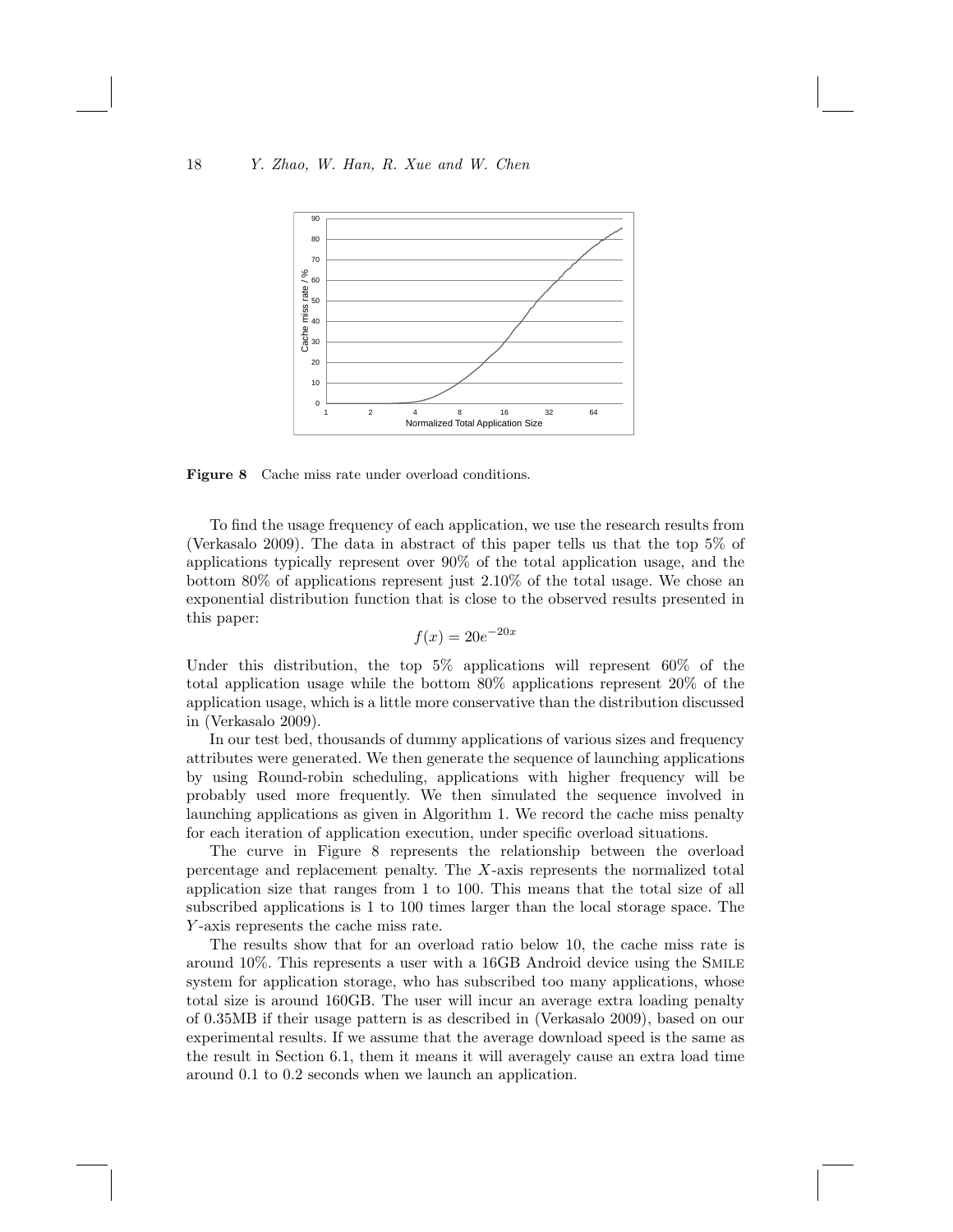### 7 Related Work

Application streaming is one of several approaches proposed for application management improvement in mobile devices. This section compares Smile with existing approaches, and evaluates it in the context of mobile/pervasive computing, especially automatic partitioning, and remote execution.

Transparent computing stores the entire user environment externally, including the operating system, user applications, and, user data, and the thin client translates each disk operation into a network event (Zhang et al. 2010, Tian et al. 2009, Zhang and Zhou 2006, 2009). Although Smile is mainly designed based on transparent computing principles, the application cache policies are its distinguishing feature. As transparent computing streams every bit over the network, it involves heavy network traffic, and hence, is more suitable for wired networks (e.g. LAN) (Liu et al. 2010). Smile is targeted at mobiles and wireless networks, and therefore, network latency, bandwidth, and power consumption are important factors. Smile caches the most frequently used applications to improve user experience even when there is no network connection.

The Apple App Store (Apple 2011a) and the Android Market (Google 2011a) track which applications are installed by users, but they do not install or backup applications automatically. Thus, users need to have the knowledge and skills needed to synchronize applications and data manually. Smile greatly simplifies this process and reduces the effort required. It also guarantees that user applications and data will always be available when the device is connected to a network.

Furthermore, there has been substantial prior research on the topics of partitioning and remote execution. The CloudClone (Chun et al. 2011, Chun and Maniatis 2010) partition applications uses a framework that combines static program analysis with dynamic program profiling, and executes remote analysis using a virtual machine. The MAUI (Cuervo et al. 2010) requires programmers to annotate methods as REMOTABLE to tell the runtime process to perform remote code execution. Smile complements such systems. CloudClone and MAUI assume that all applications are already present in the local flash memory, whereas Smile abstracts them to make it appear that they are.

Remote execution addresses the problem of executing resource-intensive applications on resource-poor hardware. These applications are pre-partitioned between local and remote execution (Balan et al. 2007, 2002)(Su and Flinn 2005, Flinn et al. 2003, Balan et al. 2002, Flinn et al. 2001). ISR (Satyanarayanan et al. 2005) leverages the checkpointing and restart ability of the virtual machine to allow an application to be suspended on one machine and resume on another machine. As mentioned earlier, Smile considers the application as a whole and does not conflict with the remote execution process.

Dropbox (Dropbox 2011), iCloud (Apple 2011b), and Google Sync (Google  $2011b$ ) are three representative services providing user data management in mobile. Dropbox provides a cloud storage service that lets users store and share files across the Internet using file synchronization. Dropbox, when installed on desktops and laptops, can synchronize local files and directories, and mirror the content between local and cloud storage. On mobile platforms, Dropbox maintains a cache of the most accessed files, according to the user's preferences. However, Dropbox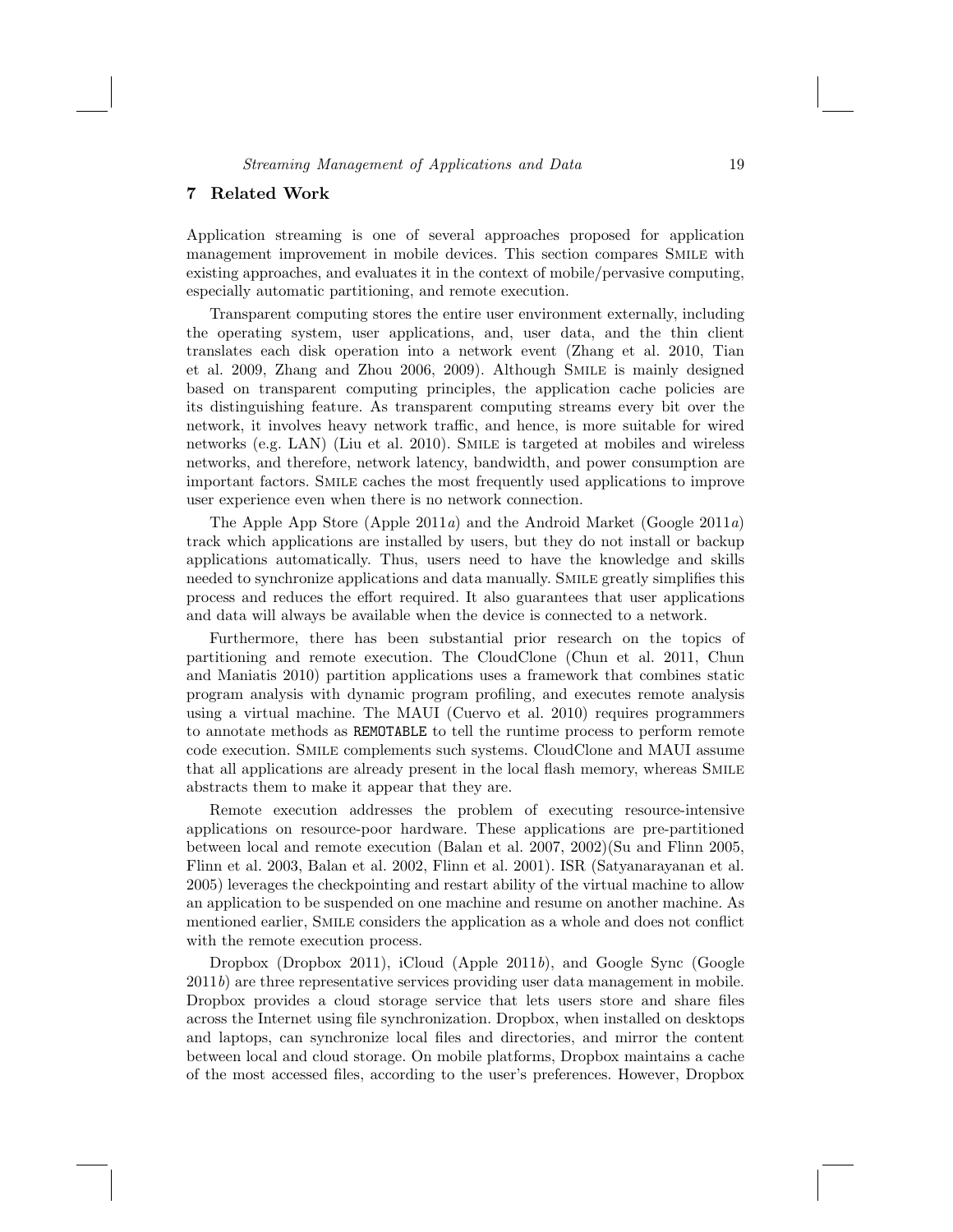is unaware of the application that the data belongs to, while Smile knows which application owns which files.

iCloud (Apple 2011b) aims to provide a service for storing personal music, photos, documents, and more, and wirelessly pushes the content to all devices, automatically, and seamlessly. Programmers have to use dedicated APIs to enable iCloud data synchronization for a particular application. Google sync only synchronizes information inside the Android system, including contacts, emails, calendars, and other content. It also provides a backup service for Android, which allows developers to copy persistent application data to remote cloud storage, to provide a restore point for the application data and settings. If a user performs a factory reset or moves to a new Android-powered device, the system automatically restores the previously backed up data when the application is re-installed. In contrast to iCloud and Google Sync, Smile synchronizes data transparently for both users and programmers, and enables the automatic reinstallation of applications.

#### 8 Conclusion and Future Work

In this paper, we proposed a new paradigm for mobile cloud computing. The Smile system lets users use all subscribed applications transparently, as if they are all installed locally. Applications are also updated efficiently and promptly, with guaranteed data synchronization. A prototype system was developed and evaluated to demonstrate the feasibility of our proposed system. The experimental results demonstrate that our system is very effective in handling significant amounts of overload in terms of installed applications. Thus, Smile is a feasible system for future mobile cloud computing infrastructure.

However, our system has some limitations. One limitation is that all application metadata is stored locally (the icon, label etc.). When the number of applications grows significantly, the size of metadata will become significant and lead to wasted storage space.

Our future work may include improvements to metadata storage, cache granularity and replacement policy, improved power management and support for other operating systems (such as iOS). Finally, further research is needed to provide security and data protection for the communication and cloud storage systems.

### Acknowledgement

We thank the anonymous reviewers for their useful feedback. The research was partially supported by National Key Science and Technology Initiative Grant No. 2009ZX01039-001-001, National Natural Science Foundation of China Grant 61073175, 61035004, and National 863 High Tech Plan Grant 2012aa012601.

### References

Apple (2011a), 'App Store', http://www.apple.com/iphone/from-the-appstore/.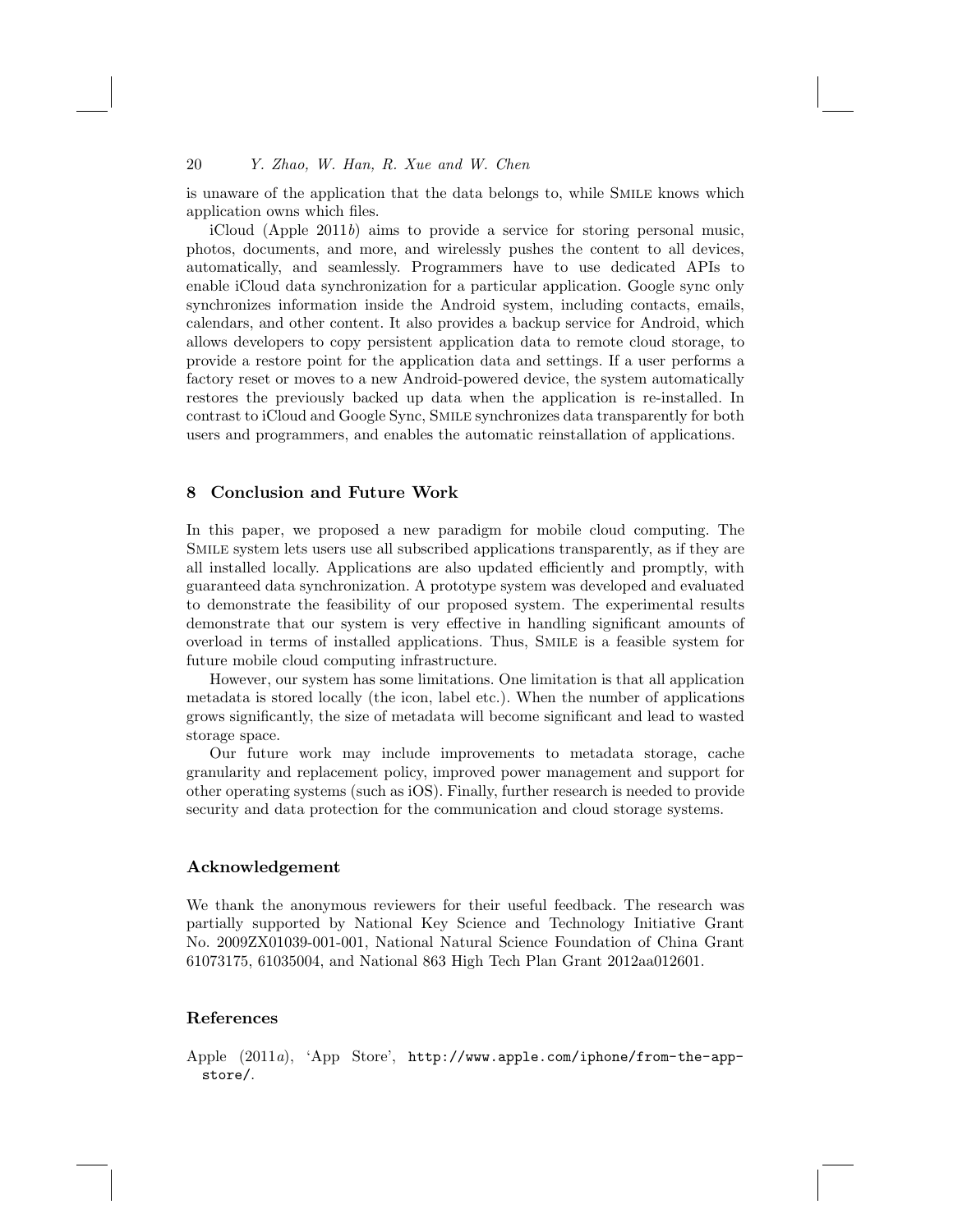Apple (2011b), 'iCloud', https://www.icloud.com/.

- Balan, R. K., Flinn, J., Satyanarayanan, M., Sinnamohideen, S. and Yang, H.-I. (2002), The case for cyber foraging, in G. Muller and E. Jul, eds, 'Proceedings of the 10th ACM SIGOPS European Workshop, Saint-Emilion, France, July 1, 2002', ACM, pp. 87–92.
- Balan, R. K., Gergle, D., Satyanarayanan, M. and Herbsleb, J. D. (2007), Simplifying cyber foraging for mobile devices, in E. W. Knightly, G. Borriello and R. Cáceres, eds, 'Proceedings of the 5th International Conference on Mobile Systems, Applications, and Services (MobiSys 2007), San Juan, Puerto Rico, June 11-13, 2007', ACM, pp. 272–285.
- Chun, B.-G., Ihm, S., Maniatis, P., Naik, M. and Patti, A. (2011), Clonecloud: Elastic execution between mobile device and cloud, in 'European Conference on Computer Systems, Proceedings of the Sixth European conference on Computer systems, EuroSys 2011, alzburg, Austria - April 10-13, 2011'.
- Chun, B.-G. and Maniatis, P. (2010), Dynamically partitioning applications between weak devices and clouds, in '1st ACM Workshop on Mobile Cloud Computing and Services (MCS 2010)'.
- Cuervo, E., Balasubramanian, A., ki Cho, D., Wolman, A., Saroiu, S., Chandra, R. and Bahl, P. (2010), MAUI: Making smartphones last longer with code offload, in S. Banerjee, S. Keshav and A. Wolman, eds, 'Proceedings of the 8th International Conference on Mobile Systems, Applications, and Services (MobiSys 2010), San Francisco, California, USA, June 15-18, 2010', ACM, pp. 49–62.
- Dropbox (2011), 'Simplify your life', http://www.dropbox.com.
- Flinn, J., Narayanan, D. and Satyanarayanan, M. (2001), Self-tuned remote execution for pervasive computing, in *Proceedings of HotOS-VIII: 8th Workshop* on Hot Topics in Operating Systems, May 20-23, 2001, Elmau/Oberbayern, Germany Proceedings of HotOS-VIII: 8th Workshop on Hot Topics in Operating Systems, May 20-23, 2001, Elmau/Oberbayern, Germany (2001), pp. 61–66.
- Flinn, J., Sinnamohideen, S., Tolia, N. and Satyanarayanan, M. (2003), Data staging on untrusted surrogates, in FAST Proceedings of the FAST '03 Conference on File and Storage Technologies, March 31 - April 2, 2003, Cathedral Hill Hotel, San Francisco, California, USA (2003).
- Google (2011a), 'Android Market', https://market.android.com/.
- Google (2011b), 'Google Sync', http://www.google.com/mobile/sync/.
- Ligang, X. (2010), '78% of iphone users never install applications', http:// xiangligang.blog.techweb.com.cn/archives/210.html?1321668111.
- Liu, H., Zhang, Y., Zhou, Y. and Xue, R. (2010), A rate and resource detection based receive buffer adaptation approach for high-speed data transportation, in Proceedings of the 19th International Conference on Computer Communications and Networks, IEEE ICCCN 2010 Proceedings of the 19th International